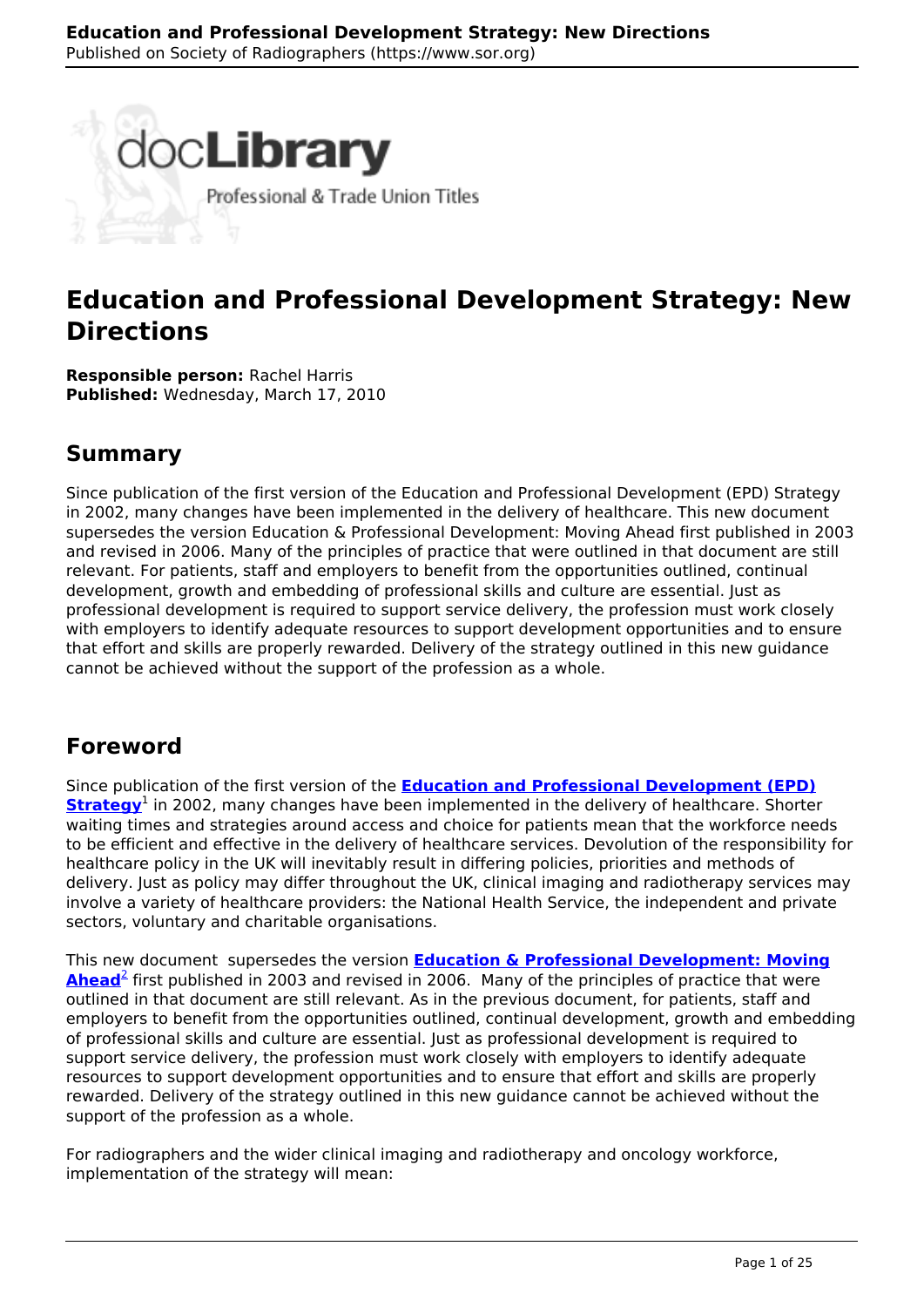Published on Society of Radiographers (https://www.sor.org)

- patient and public expectations about locally based care will be better met
- opportunities for the workforce to develop new roles. These may include work and functions previously undertaken by radiologists, oncologists and other members of the healthcare team
- opportunities to provide more coherent services including those based in primary care and community settings
- greater skill mix and enhanced leadership opportunities
- involvement in planning of services within the local health care community
- enhanced opportunities to develop image interpretation, image reporting and decision making skills
- enhanced opportunities to be involved in the clinical management of radiotherapy and oncology patients
- key roles in prescribing
- key roles related to referral for imaging and/or treatment
- faster patient discharges from episodes of care

## **Gill Dolbear**

President, Society and College of Radiographers 2009 -2010

## **Introduction**

The Career Progression Framework as outlined within this strategy contains an inherent message to the profession that the future demands good and close collaboration between clinical practice, education and the professional role and an individual willingness to change and develop. 'New Directions' provides detail about the four levels of practice related to service delivery and the delivery of an education and training continuum to underpin the Career Progression Framework. This education and training continuum is set out as the profession's **Learning and Development Framework for Clinical Imaging and Oncology**<sup>3</sup> (2008) which provides a platform to support individuals in maintaining competence and extending and developing their skills. This skills development, in line with service needs, will help to ensure career flexibility related to appropriate reward.

## **A 'toolkit' approach.**

This document uses a toolkit design. The text is supported by hyperlinks to other relevant professional documents and resources available in electronic format on or through the SoR website at www.sor.org. Clicking on the links will give direct access to the relevant information.

For example:

- managers needing to consider service re-configuration may refer to skills mix issues, non-medical consultant-led services and guidance on service delivery location. For diagnostic imaging, these are expanded upon within the SCoR/RCR joint publication **Team Working within clinical imaging: A contemporary view of skills mix**<sup>4</sup> (2007)
- for radiotherapy, the document **Radiotherapy moving forward: Delivering new radiography staffing models in response to the Cancer Reform Strategy<sup>5</sup> (2009) may** provide useful guidance.
- a broad outline of measures relevant to supporting effectiveness in the delivery of healthcare is described in A Strategy for Practice Development in Radiography<sup>6</sup> (2005)
- radiographers wishing to plan their future careers may find that the **Learning and Development Framework for Clinical Imaging and Oncology<sup>3</sup> (2008) and Clinical Supervision Framework and Clinical Supervision: A Position Statement<sup>7</sup> (2003) are** relevant and applicable to them.

The hyperlinks to reference documents and sources should enable individuals to make decisions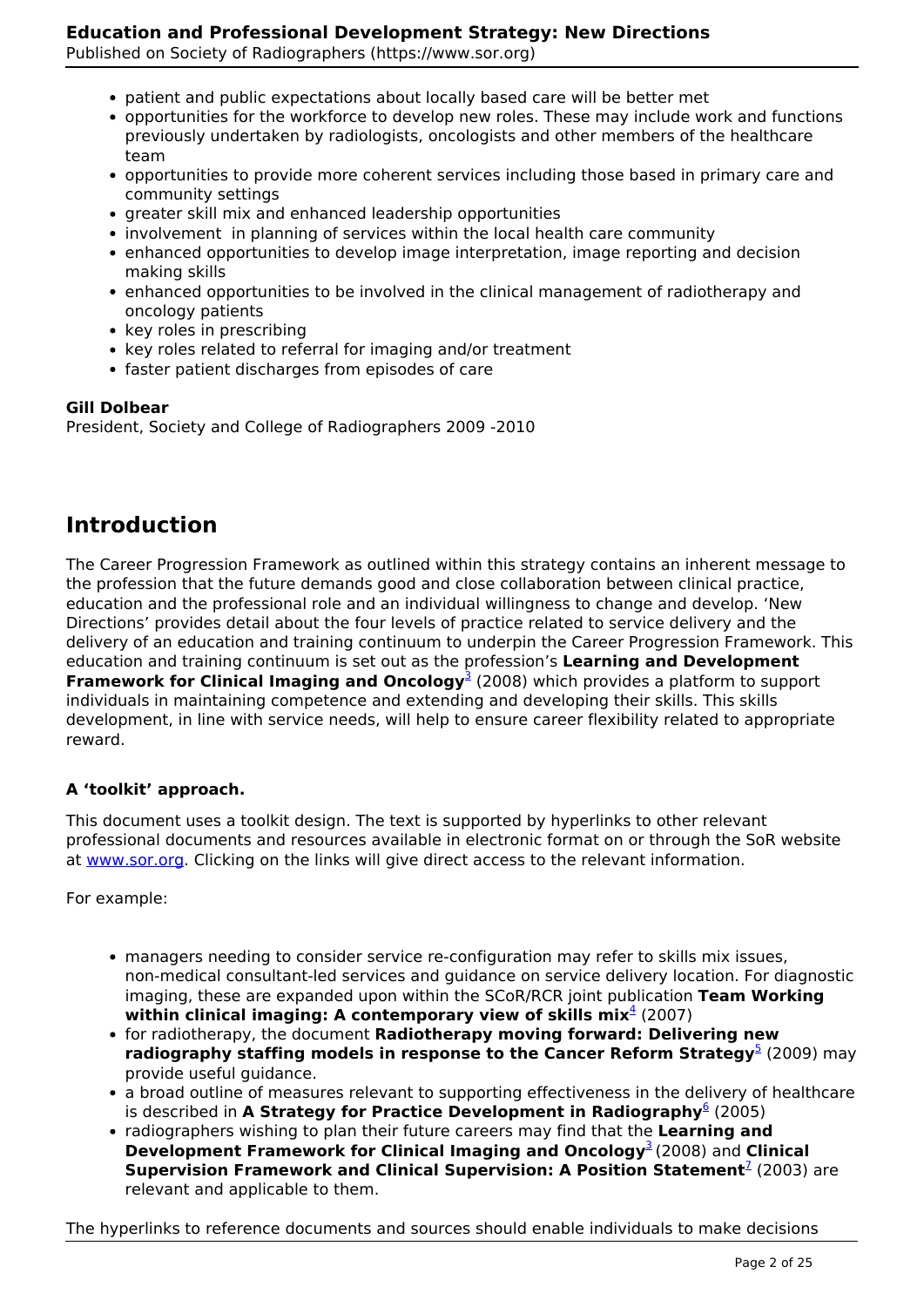informed by SCoR policy and practice guidance. Guidance documents may also be used in isolation although using them in the holistic manner outlined above should provide added value.

# **Context**

The first **Education and Professional Development Strategy** was published in 2002 and subsequently revised in 2003 and 2006. Since then there have been many developments in policy and practice that are reflected in this document:

- consultant radiographers have become established as part of the workforce in both diagnostic imaging and oncology
- occupational Standards have been developed for use across the Health Functional Map
- the Allied Health Professions (AHP) Career Framework and Modernising Scientific Careers (MSC) framework have been developed
- targets for referral to treatment times exist for the majority of national service frameworks and clinical pathways
- the Cancer Reform Strategy (CRS) is taking further forward the NHS Cancer Plan in England and is informing cancer policy in the devolved countries
- introduction of new and expansion of existing screening programmes
- devolution of Health Policy to all four countries of the UK
- the NHS Next Stage Review (England)
- shifting the Balance of Care (Scotland)
- health Policy of the Welsh Assembly
- health Professions Council (HPC) standards and the Commission for Healthcare Regulatory Excellence (CHRE)
- continuing professional development (CPD) is mandatory for HPC re-registration
- progress with regulation of sonographers and clinical technologists
- voluntary public registers
- accreditation of individuals at consultant, advanced and assistant levels of practice
- evidence based practice
- self-referral to AHPs by patients
- quality, Improvement, Productivity and Prevention (QIPP) in England and similar programmes in devolved countries to deliver cost effective, high quality care
- imaging Services Accreditation Scheme (ISAS)
- cancer Peer Review measures.

# **Career Progression Framework (CPF)**

Central to the EPD strategy are the four levels of clinical practice: consultant practitioner, advanced practitioner, practitioner and assistant practitioner, together with a general support workforce. This guidance gives specific information relevant to each of these levels of practice and also highlights those guidance documents that are relevant to all levels and fields of practice.

The Career Progression Framework was initially launched to progress radiography careers related to clinical practice. Implementation of the Career Progression Framework has resulted in a significant number of consultant radiographer posts across the disciplines and modalities, demonstrating how radiographers can lead and influence service delivery. Since then, hybrid roles where experienced clinicians also fulfil administrative and management functions have emerged. Many of these roles have been subjected to evaluation and placed in the higher levels of pay and grading structures, further supported by the AHP Career Framework that places such roles within the top levels.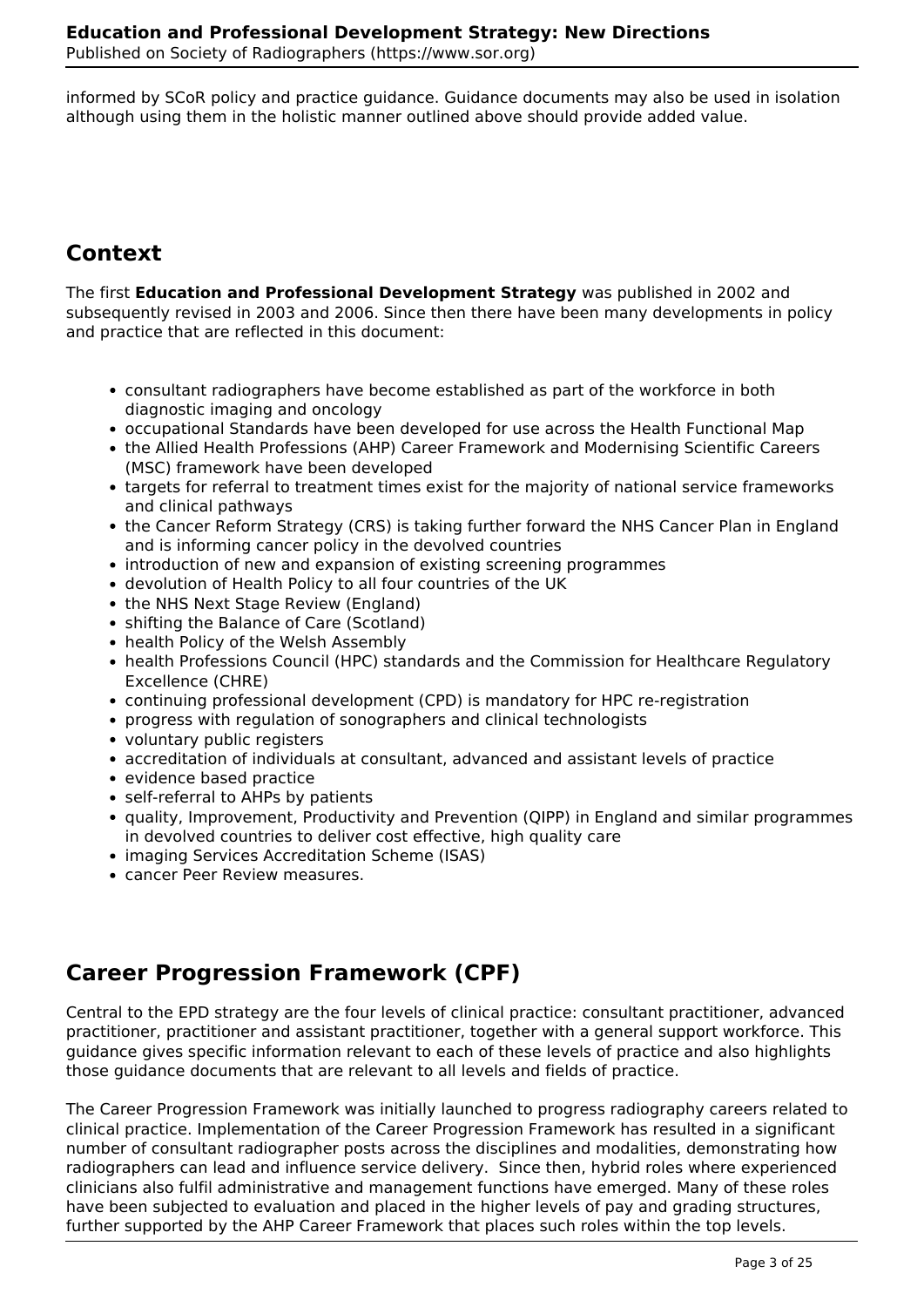Having focussed on clinical career pathways, it is now timely to address the development needs of others who function as managers, educators and researchers in the profession. This version of the EPD strategy addresses issues associated with these roles and more guidance will follow in due course.

## **Career Progression Framework: Clinical Services**

For the purposes of demonstrating how individuals can progress their careers, this document starts with the support workforce and works through a number of potential pathways to consultant level practice. To put this in context, the majority of the workforce is employed as radiography practitioners or at the interface between practitioner and advanced practitioner.

The document is concerned with career progression as defined by the acquisition and utilisation of skills and knowledge as distinct from pay progression. Pay progression should occur in tandem with career progression but this is not always evident especially given the vagaries of implementation of pay systems, the diversity of employers and market forces. Where NHS pay bands are referred to, these are for illustrative purposes only.

## **General support workforce**

The SCoR recognises the important contribution that support staff make to current service delivery, as well as the importance of enhancing their role further to assist in both meeting the workforce shortfall in clinical imaging and radiotherapy and in maintaining effective, high quality services. In acknowledging this contribution and the diversity of the support workforce, SCoR also recognises that these staff require education, training and development to support them in their current and future roles.

The concept of support staff working in clinical imaging and radiotherapy departments is long established, as is their valuable contribution to service delivery. It is also recognised that the range of tasks and duties carried out by support staff varies considerably according to locally determined needs. However, despite the role played by support staff, their education and development needs have been largely neglected.

## **Education and training requirements**

In recognition of the contribution of the general support workforce and the importance to the provision of quality services of a properly educated workforce, the SCoR has reviewed its education and training requirements for the support workforce. As a minimum, the SCoR expects all support staff in clinical imaging and radiotherapy and oncology departments to hold or gain an S/NVQ level 2 in Health, or an equivalent. Normally, however, such staff should hold or be enabled to obtain an S/NVQ level 3 in Health. These expectations should ensure that the whole of the general support workforce has a relevant qualification and provides these staff with access to the skills escalator and the opportunity to develop further, if they so wish, into assistant practitioner or practitioner roles. Skills for Health, the Sector Skills Council responsible for developing Occupational Standards relevant to Healthcare, are developing a 'Passport' system to support the transferability of individuals and their associated skills within healthcare employers and environments. In Scotland, a set of standards and codes of conduct related to Health Care Support Workers (HCSW) for both employers and employees have been published **Up to standard: a code of practice for employers of healthcare support workers in Scotland**<sup>8</sup> (2009)

http://www.scotland.gov.uk/Publications/2009/10/22092739/1

## **Pay and grading**

It is the SCoR's view that the knowledge and skills of the general support workforce accord well with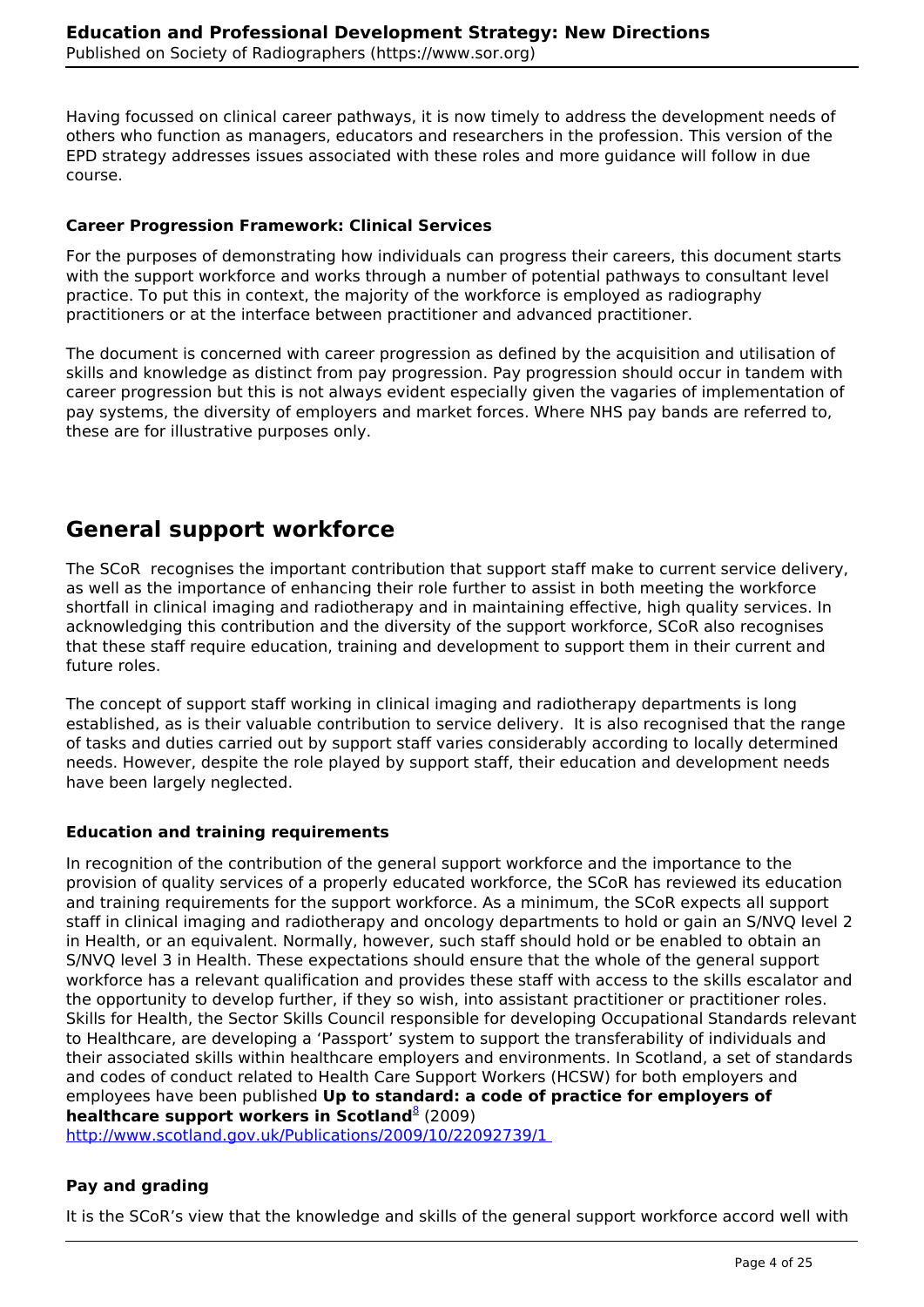NHS Job Evaluation (JE) profiles that have been formally assessed at Bands 2  $\&$  3.

## **Assistant Practitioners**

## **Scope of practice**

The introduction of the role of the assistant practitioner has been widely implemented within departments of clinical imaging and radiotherapy such that they make a significant contribution to service delivery. Their practice has been recognised through the SCoR's accreditation scheme and accreditation renewal through the use of the 'CPD Now' on-line CPD management system. New roles for assistant practitioners are being developed particularly within screening programmes such as the screening technician role within the Abdominal Aorta Aneurysm (AAA) screening programme in England.

The assistant practitioner role is a relatively new development resulting from the modernisation drive within the National Health Service. It is appropriate, therefore, to describe the SCoR's expectations and requirements in some detail. The identification of all new roles should be underpinned by an analysis of current and future workflows. The introduction of assistant practitioners should be as an adjunct to the development of advanced and consultant roles such that a clear career progression strategy for all staff is implemented in order to meet service demand.

Assistant practitioners, like general support staff, are also likely to be diverse but they will differ from the general support workforce in that, as part of their duties, they will perform limited clinical imaging examinations or treatment procedures in concert with and under the supervision of, registered radiographers or other registered healthcare practitioners. The range of such examinations or treatments will vary in accordance with locally identified need but is likely to be confined to standard examinations or treatments carried out on adults and conducted in accordance with locally agreed protocols.

The SCoR supports the need for the particular roles of assistant practitioners to be identified and agreed locally, in accordance with identified service requirements. However, while duties of assistant practitioners will vary according to local need, the effective use of registered radiographers, proper risk management and good clinical governance procedures are likely to preclude the use of assistant practitioners in settings outside main clinical departments, such as in operating theatres, wards, or oncology outreach clinics, except under the direct supervision of a radiographer.

Similarly, assistant practitioners are unlikely to undertake imaging examinations or radiotherapy where the expected patient groups are less predictable or more dependent. Examples of these can be paediatric patients, patients with major or complex injuries, the very ill or elderly, or where protocols frequently need to be adapted, amended or departed from as in out of standard hours working, during emergency duties or in operating departments. Providing that appropriate protocols and practices relating to supervision are in place, there may be a role for the assistant practitioner in supporting radiographers during extended hours of service.

Changes in future service provision related to proposals in the NHS Next Stage Review in England and in implementing access and choice health policies may present opportunities for assistant practitioners to work in primary care or community settings, for example, as the AAA screening programme is implemented.

Further detailed information can be found in the following publication that describe the Scope of Practice of assistant practitioners

https://www.sor.org/learning/document-library/scope-practice-assistant-practitioners

## **Accountability and responsibility**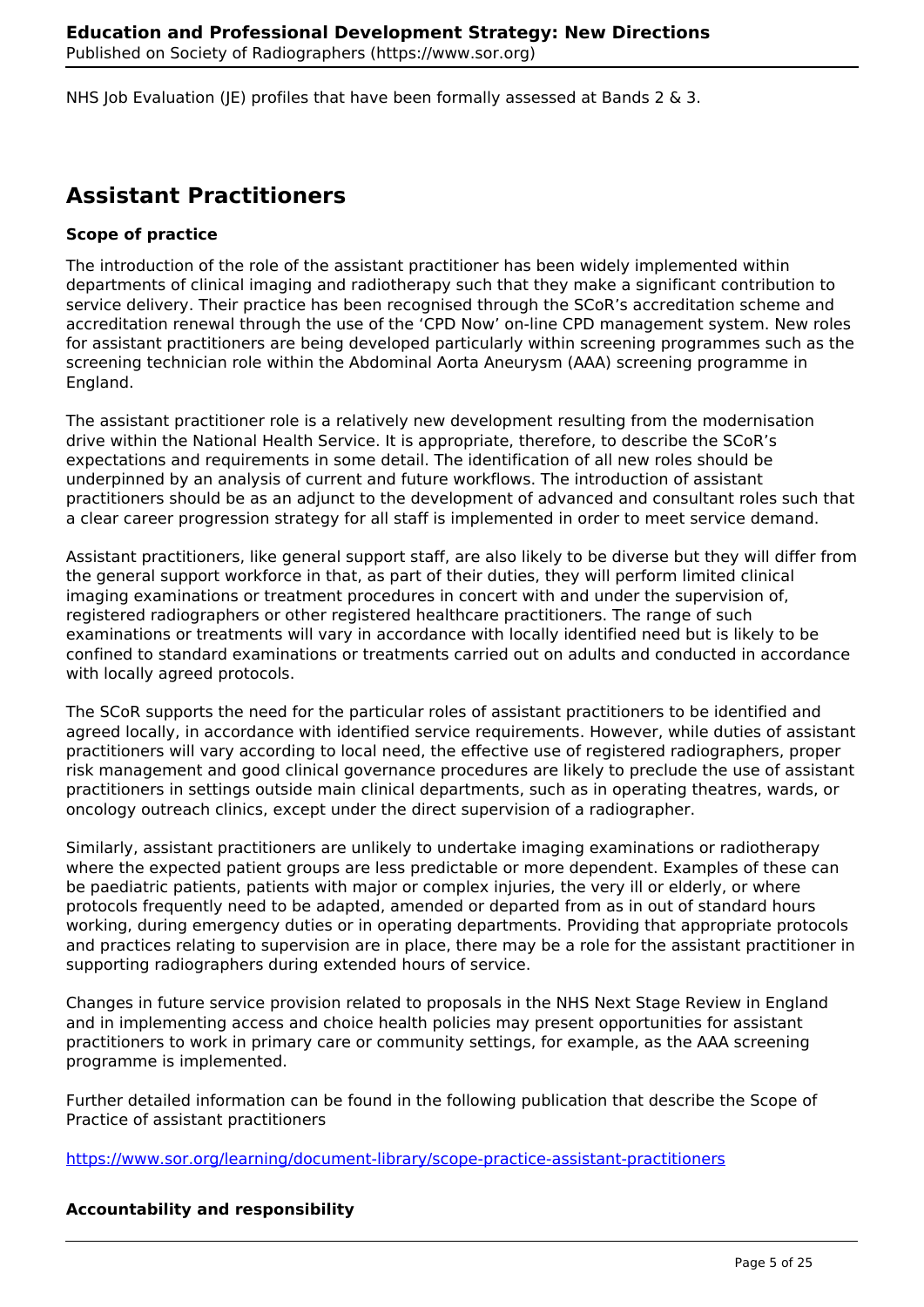Assistant practitioners work under the supervision of registered radiographers who take responsibility for the episode of care. This does not diminish or negate the responsibility of assistant practitioners to ensure that they act within their limits of competence and take responsibility for their actions. They must neither accept nor undertake tasks for which they have not been trained and authorised **Code of Conduct and Ethics**<sup>13</sup> (2008).

Responsibility for the proper supervision of assistant practitioners rests at all times with the nominated supervising radiographer. The level of supervision may vary according to need from direct oversight of the actions of the assistant to authority for the individual to work independently of the supervising radiographer. The supervising radiographer must have full knowledge of the examinations being undertaken and be immediately available to provide support **Clinical Supervision Framework and Clinical Supervision: A Position Statement**<sup>14</sup> (2003).

The standard of work of the assistant practitioner must conform to the required competency standards for the work being undertaken. Occupational (competence) statements relevant to the practice of assistant practitioners can be viewed at www.skillsforhealth.org.uk. It is expected that clear lines of responsibility and accountability will be drawn up locally to ensure that assistant practitioners maintain their competence and engage in clinical supervision where they can reflect on their practice. This is particularly important in the re-accreditation process.

## **Education requirements**

Support staff who aim to become assistant practitioners will need additional education and training, both in order to undertake the broad range of general tasks associated with the role and the limited clinical imaging or radiotherapy tasks they may be required to undertake.

The SCoR believes that the general educational requirements for assistant practitioners are provided by the S/NVQ level 3 in Health. However, additional education related to specific national occupational standards (NOS) and to the safe use of ionising radiation is required to enable them to perform identified diagnostic imaging examinations or assist with radiotherapy procedures. The SCoR has published its **Learning and Development Framework for Clinical Imaging and Oncology**<sup>3</sup> (2008) for the profession and this describes the broad educational expectations regarding the assistant practitioner workforce.

A consultation exercise has been conducted by Skills for Health into generic standards for assistant practitioners, including education and training standards. The results of this consultation were not available at the time of publication of this guidance document.

The range of education provision for assistant practitioners includes:

- S/NVQ 3 units, professionally developed and accredited, similar to the one developed for use in mammography
- work-place based learning units, developed locally to meet specific service needs, preferably in conjunction with a local further education (FE) or higher education (HE) provider, or health care provider's training unit and based on the NOS. These need to be of a similar or higher standard to that of an S/NVQ 3 unit. These may be accredited by the College of Radiographers or other national bodies. Again, Skills for Health is consulting on an accreditation framework
- higher education qualifications, for example Certificates or Diplomas of Higher Education (Cert HE; Dip HE), or Foundation Degrees (FD) that embed NOS within them have also been developed. Where such qualifications are offered, they are expected to provide a broad higher education experience that is relevant to the role and function of the assistant practitioner but which also supports some advanced standing in the context of a BSc (Hons) degree in radiography.
- in Scotland, the HNC in Diagnostic Imaging and the HNC in Radiotherapy that have been developed specifically for the assistant practitioner role.

If generic standards for assistant practitioners are introduced, it is likely that the range of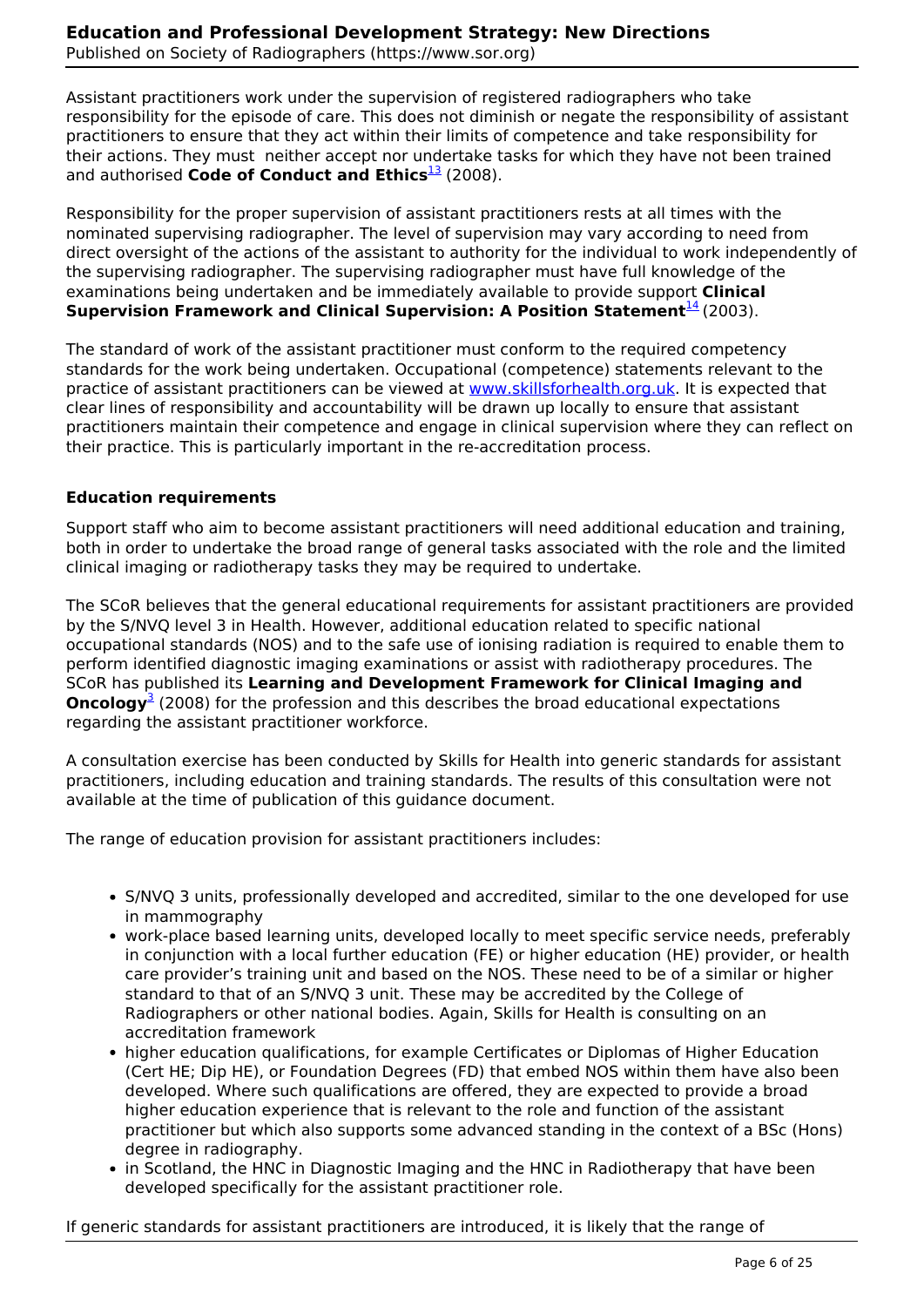educational programmes to support individuals to become assistant practitioners may be limited.

#### **Accreditation of the Assistant Practitioner**

Across the UK at present there are no formal proposals to regulate the support workforce although Scotland and Wales are keeping the need to regulate support workers under consideration and Scotland has issued standards and guidance to employers and employees http://www.scotland.gov.uk/Publications/2009/10/22092739/1. The SCoR, in upholding its duty to the public, has implemented a voluntary register of assistant practitioners. Assistant practitioners can apply for accreditation of their scope of practice on the basis of having successfully completed a SCoR approved course of education and training or by the submission of a portfolio of evidence. This latter approach is of greater relevance to those who have followed the S/NVQ route.

Application for accreditation as an Assistant Practitioner: Guidance Notes<sup>15</sup> (2009). https://www.sor.org/career-progression/assistant-practitioners

Successful applicants will have their name and scope of practice displayed on the Public Voluntary Register which can be viewed at https://www.sor.org/career-progression/assistant-practitioners/aap-register

The SCoR's Public Voluntary Register of Assistant Practitioners (PVRAP) has been developed in association with accreditation processes to ensure that those engaged in clinical imaging or radiotherapy have been appropriately educated and trained for their role. Entry on to the PVRAP follows the accreditation process and identifies the scope of practice for the individual. Those applicants who are successfully accredited will be placed on the register, initially for a 2 year period. Maintenance on the register is dependent on participation in CPD and either remaining in SoR membership or paying the appropriate accreditation fee.

Initial accreditation demonstrates to the employer that the individual has been externally assessed by the profession as having been appropriately trained for their role. At re-accreditation, evidence of continued competence is required as well as evidence of additional training and experience to support claims for extension and recognition of their individual scope of practice **The Scope of practice of Assistant Practitioners in Clinical Imaging**<sup>9</sup> (2007) and **The Scope of practice of Assistant Practitioners in Radiotherapy**<sup>10</sup> (2007)

#### **Pay and grading**

The SCoR has established that the job evaluation profile for an assistant practitioner will place them on Band 4 of the NHS pay spine.

#### **Further development of the support workforce**

It is expected that the whole of the support workforce in clinical imaging and radiotherapy and oncology will have access to further development, and will be able to build a career in radiography via the skills escalator, if they so wish. For those with the S/NVQ 3 and additional radiography specific units, or accredited work based learning, and wanting to progress, it is expected that this would provide entry into professional level education. Advanced standing with this level of qualification is unlikely unless it can demonstrate learning outcomes equivalent to those within BSc (Hons) programmes in radiography.

For those holding a Certificate or Diploma of Higher Education, a Foundation Degree or an HNC (Scotland), some advanced standing is appropriate. A higher education institution seeking to offer advanced standing will need to demonstrate that it has mapped the outcomes of the qualification offered against the qualification to be pursued and should be able to offer up to two years advanced standing, sometimes in association with a tailored 'bridging' programme.

The SCoR expects that where the decision is made to develop a Certificate or Diploma of Higher Education or a Foundation Degree, these are to be aimed at meeting the specific needs of the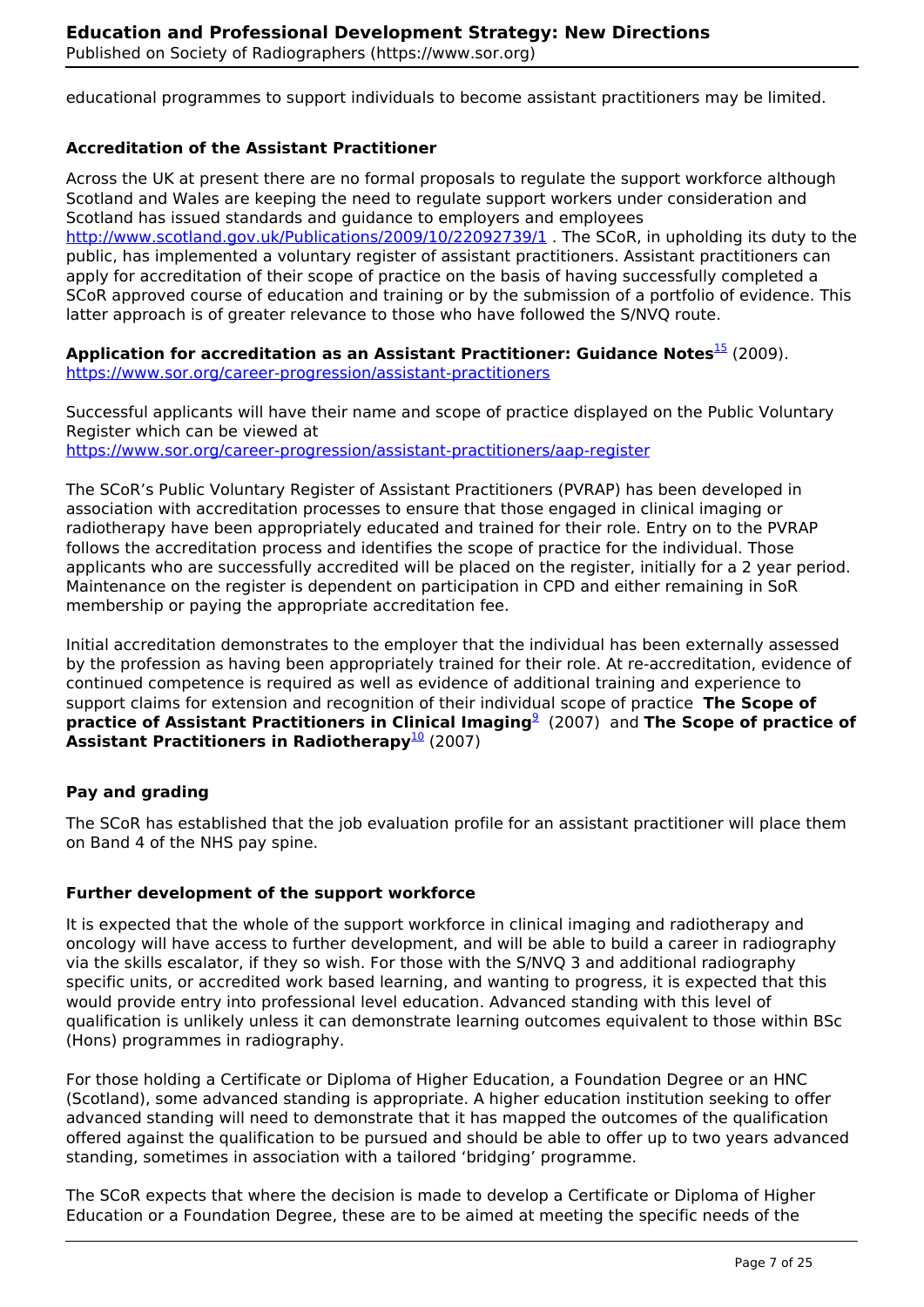assistant practitioner. As such, caution needs to be exercised in embedding these in current or future programmes aimed at producing graduate radiographers. Where such an approach is intended, the development will need to demonstrate clearly how the needs of both groups, assistant practitioner trainees and student radiographers, are to be met.

Importantly, all support workers undergoing S/NVQ 2 or 3 level qualifications or equivalent are expected to register with the SoR; and all those developing work based learning programmes, Certificates or Diplomas of Higher Education, or Foundation Degrees for assistant practitioners, need to gain approval of these programmes prior to admitting trainees to them and ensure that the learners/students are registered with the SoR.

Progression beyond assistant practitioner level is most likely be to radiographer level by applying for advanced standing on a pre-registration undergraduate degree programme. For some assistant practitioners such as those employed in NHS Breast or Abdominal Aortic Aneurysm screening programmes this route is possible although less straightforward. For all assistant practitioners, other routes for progression may be through the development of non-clinical aspects of their roles.

# **Practitioner**

## **Scope of Practice**

All radiographers at the point of registration are competent to practise autonomously in their discipline at the initial level. Clinical skills obtained during the pre-registration period need to be consolidated to provide the foundations for continuing development of this group of staff. Therefore, the infrastructure to nurture and develop practitioner radiographers must be in place. This should ensure exposure to both the breadth and depth of clinical skills organised around service needs and should include a formal period of induction followed by preceptorship.

Registered radiographers at the practitioner level undertake a broad portfolio of diagnostic examinations/radiotherapy procedures in the delivery of care for both clinical imaging and radiotherapy patients. The practitioner is an integral member of the clinical imaging or radiotherapy and oncology team delivering high quality clinical care.

Accreditation at this level of practice is achieved as the individual will have completed a recognised programme that entitles them to apply for membership of the Society of Radiographers and registration with the Health Professions Council (HPC). At initial registration with the HPC, they will meet the **Standards of Proficiency - Radiographers**<sup>16</sup> (2009) http://www.hpc-uk.org/publications/standards/index.asp?id=51

Thereafter, the individual is required to undertake CPD relevant to their practice in order to maintain and demonstrate continuing competence.

## **Education requirements**

The minimum qualification for SoR accreditation and HPC registration at this level is currently a BSc (Hons) degree or its equivalent.

## **Pay and grading**

On qualification and initial entry into the NHS, practitioner radiographers are placed on band 5 of the NHS pay spine. Building on many years of experience of the benefits to service of accelerated progression linked to competency frameworks, the SoR believes that established practitioner radiographers work at band 6 level of the NHS pay spine.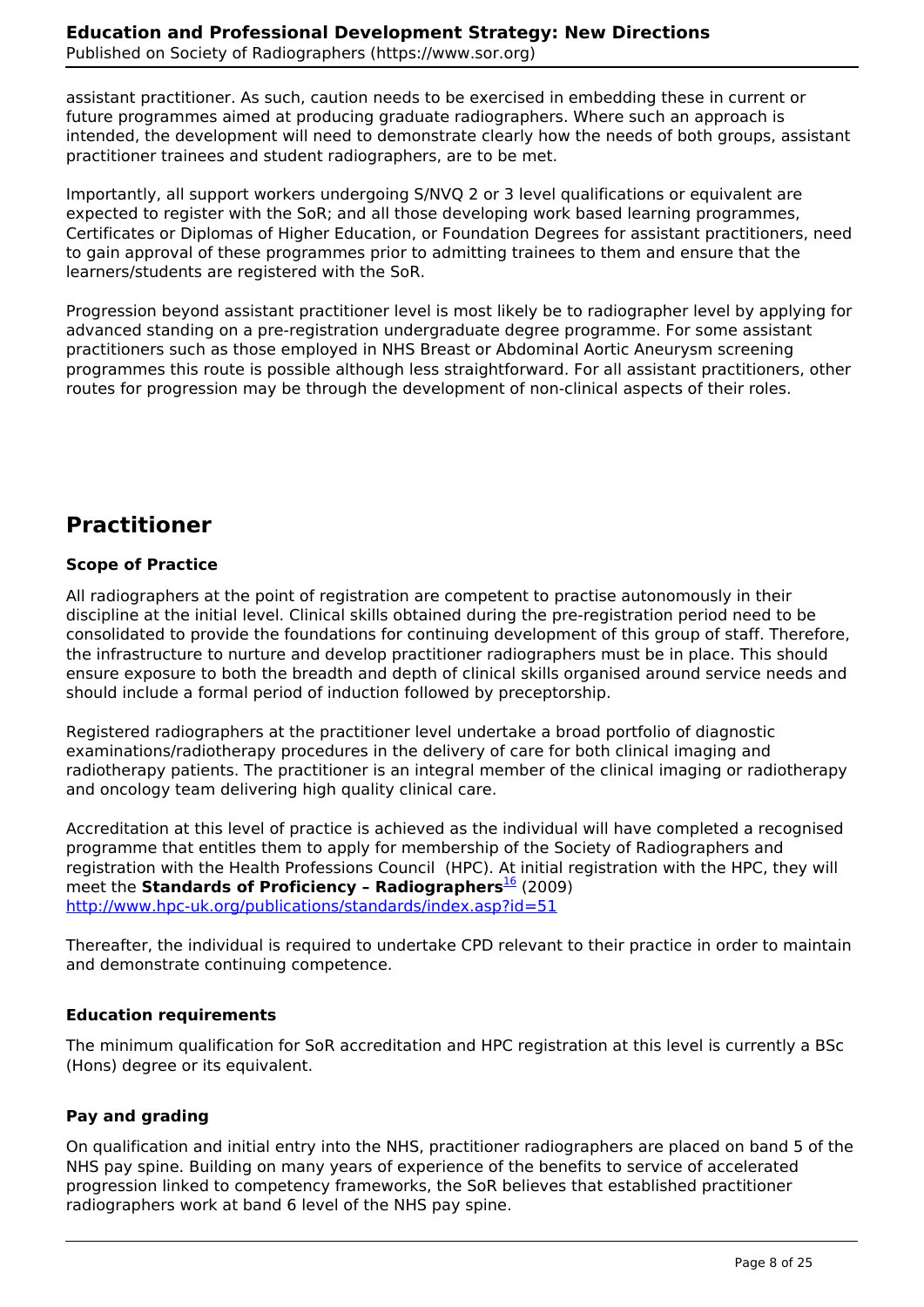Radiographers' roles tend to evolve quickly following qualification, requiring them to operate in increasingly autonomous clinical situations beyond those normally associated with Band 5. Provision has been made in Annex T of the **Agenda for Change: NHS Terms and Conditions Handbook**<sup>17</sup> (2005) http://webarchive.nationalarchives.gov.uk/20130107105354/http://www.dh.g... for a review of job size no later than two years from the date of qualification. Evaluations that demonstrate that the job weight is sufficient to put individuals into Band 6 should be effected immediately and without the need to apply for a post at the higher level or to wait for a vacancy at this level to occur.

SoR guidance on the implementation of Annex T is available: https://www.sor.org/trade-union-support/agenda-change/annex-t

#### **Accountability, autonomy and responsibility**

The minimum standards for safe practice at the practitioner level have been established in accordance with the proficiency and education criteria set out by the HPC in **Standards of Proficiency - Radiographers and Standards of Education and Training**<sup>18</sup> (2009) http://www.hpc-uk.org/publications/standards/index.asp?id=183

It is expected that all practitioners will develop from this minimum level as their careers progress. The minimum standards are the building blocks upon which individuals develop supported by a preceptorship period, continuing professional development and clinical supervision.

As a registered practitioner, radiographers are autonomous and accountable for their practice. They must only undertake tasks for which they have been educated and trained, in accordance with agreed local policies and protocols and with the agreement of the employing organization.

The responsibilities held by all registered practitioners are set out in the HPC's **Standards of Competence, Conduct and Ethics**<sup>19</sup> (2008) http://www.hpc-uk.org/publications/standards/index.asp?id=38 and in the SCoR's **Code of Conduct** and Ethics $\frac{13}{2}$  (2008).

#### **Continuing Professional Development**

From the point of initial registration with the HPC, the individual is required to engage in CPD relevant to their professional practice. The SCoR has developed a web based tool, 'CPD Now', to support members in identifying their development needs, recording their CPD activity and evaluating their learning outcomes.

SCoR publishes articles and self assessment tools within 'Synergy: Imaging and Therapy Practice' and provides access to web based learning through 'CoRe-learning'. http://www.sor.org/learning/e-learning

#### **Support and resources**

Following entry to service and initial induction, a period of preceptorship should be provided to ensure the smooth transition from student to confident clinical practitioner. A formal framework for the introduction of clinical supervision needs to be implemented within all clinical imaging and radiotherapy and oncology departments.

Following the preceptorship period, practitioners continue to be engaged in clinical supervision and continuing professional development to maintain and develop new competencies in preparation for career advancement linked to service needs and personal aspirations. Practitioners should be enabled to explore and experience diverse fields of clinical practice to assist them to make career choices.

The SoR believes that all practitioners should be supported by protected study time. **Protected Study Time - Guidance for Radiographers, Managers and Union Representatives<sup>20</sup> (2009)** and **A Charter for Protected Study Time in Scotland**<sup>21</sup> (2008).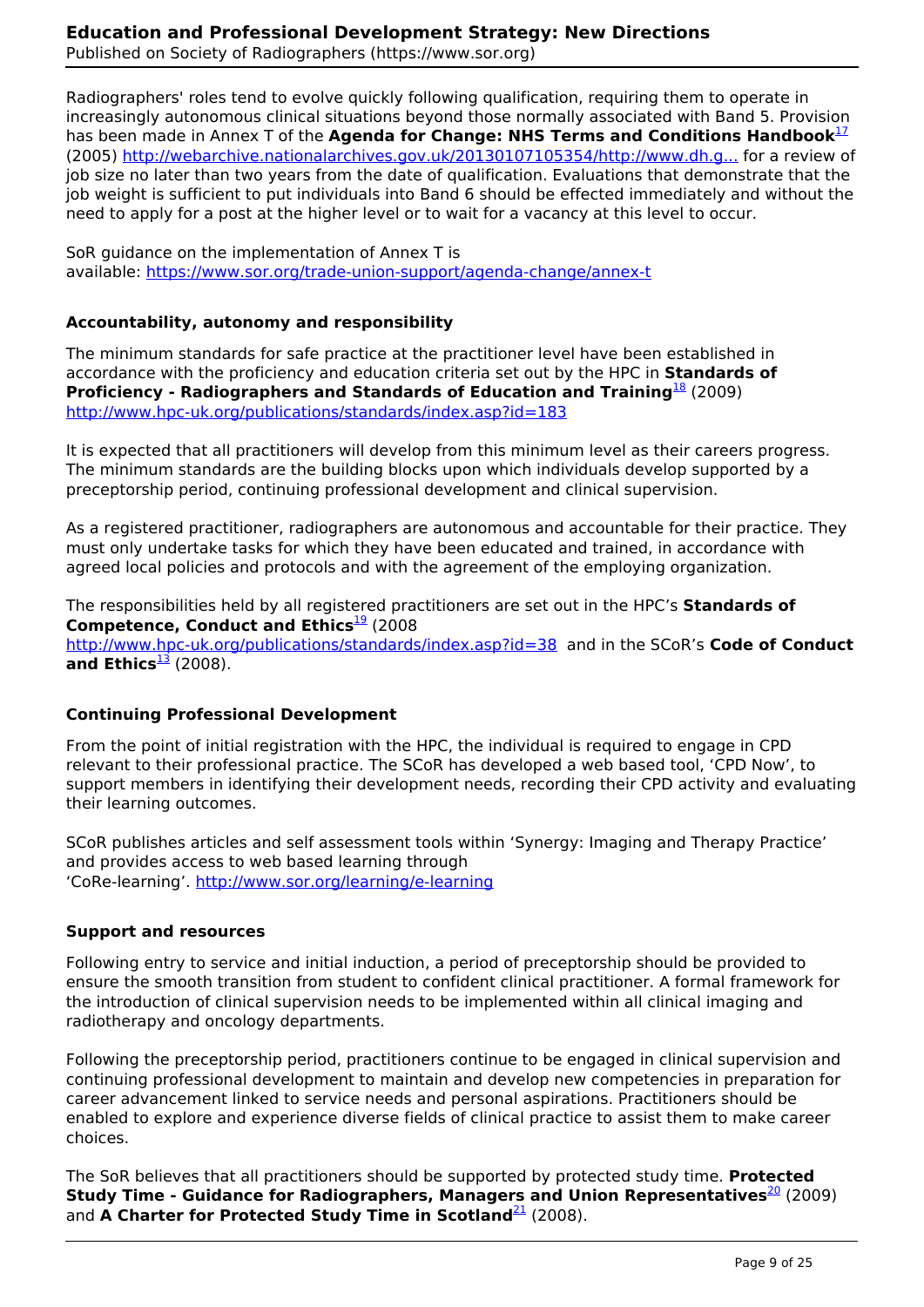There is also guidance for managers on implementing career progression at **Implementing Radiography Career Progression: Guidance for Managers<sup>22</sup> (2005).** 

## **The role of the radiographer at practitioner level**

Practitioner level posts will be structured around identified service needs. Their core function is the delivery of high quality clinical practice within diagnostic imaging or radiotherapy. At this stage of a radiographer's career, it is expected that he or she will exhibit skills relating to the **AHP Career Framework levels 5 to 6** https://tools.skillsforhealth.org.uk/careerframework

For those working within Nuclear Medicine or as dosimetrists, career progression pathways within the Modernising Scientific Careers framework may be more relevant. This time is very influential in career development and will cement the foundations of clinical practice initiated in the undergraduate process.

Guidance relevant to this stage of career development includes :

- **Continuing Professional Development; Professional and Regulatory requirements**<sup>23</sup> (2008)
- **A Strategy for Practice development in Radiography**  $^{24}$  (2008)
- **Mentoring: Guidance and advice**<sup>25</sup> (2009)
- **Code of Conduct and Ethics**<sup>13</sup> (2008)
- **Accelerated Career Progression: A briefing**<sup>26</sup>
- **Research and The Radiography Profession: A Strategy and Five Year Plan<sup>27</sup> (2005)**
- **Modernising Scientific Careers framework**<sup>28</sup> **(2009)**  The knowledge, understanding and skills required at practitioner level are stated in the SCoR's **Learning and Development Framework for Clinical Imaging and Oncology**<sup>3</sup> (2008).

## **Development of the Practitioner**

When practitioners have progressed beyond preceptorship and consolidated their roles, they will be looking to advance their careers. This may be through a variety of routes, developing specialist skills and knowledge related to:

- care pathways, anatomical, physiological and pathological systems, imaging or treatment modalities and techniques
- teaching and learning
- research
- management.

A number of professional guidance documents give information on some of these career aspirations:

- **The Scope of Practice**<sup>29</sup> (2009)
- **Scope of Radiographic Practice**<sup>30</sup>**2008; a report compiled by the University of Hertfordshire** (2008)
- **Positioning Therapeutic Radiographers within Cancer Services: Delivering Patient-Centred Care**<sup>31</sup> (2006)
- **Practice Standards for the Imaging of Children and Young People**<sup>32</sup> (2009)
- **The Child and the Law: The Roles and Responsibilities of the Radiographer**<sup>33</sup> (2005)
- **The Scope of Practice in Medical Ultrasound**<sup>34</sup> **(2009)**
- **Information Management & Technology: Implications for the Radiography Workforce**<sup>35</sup> (2006)
- **Nuclear Medicine Practice**<sup>36</sup> (2007)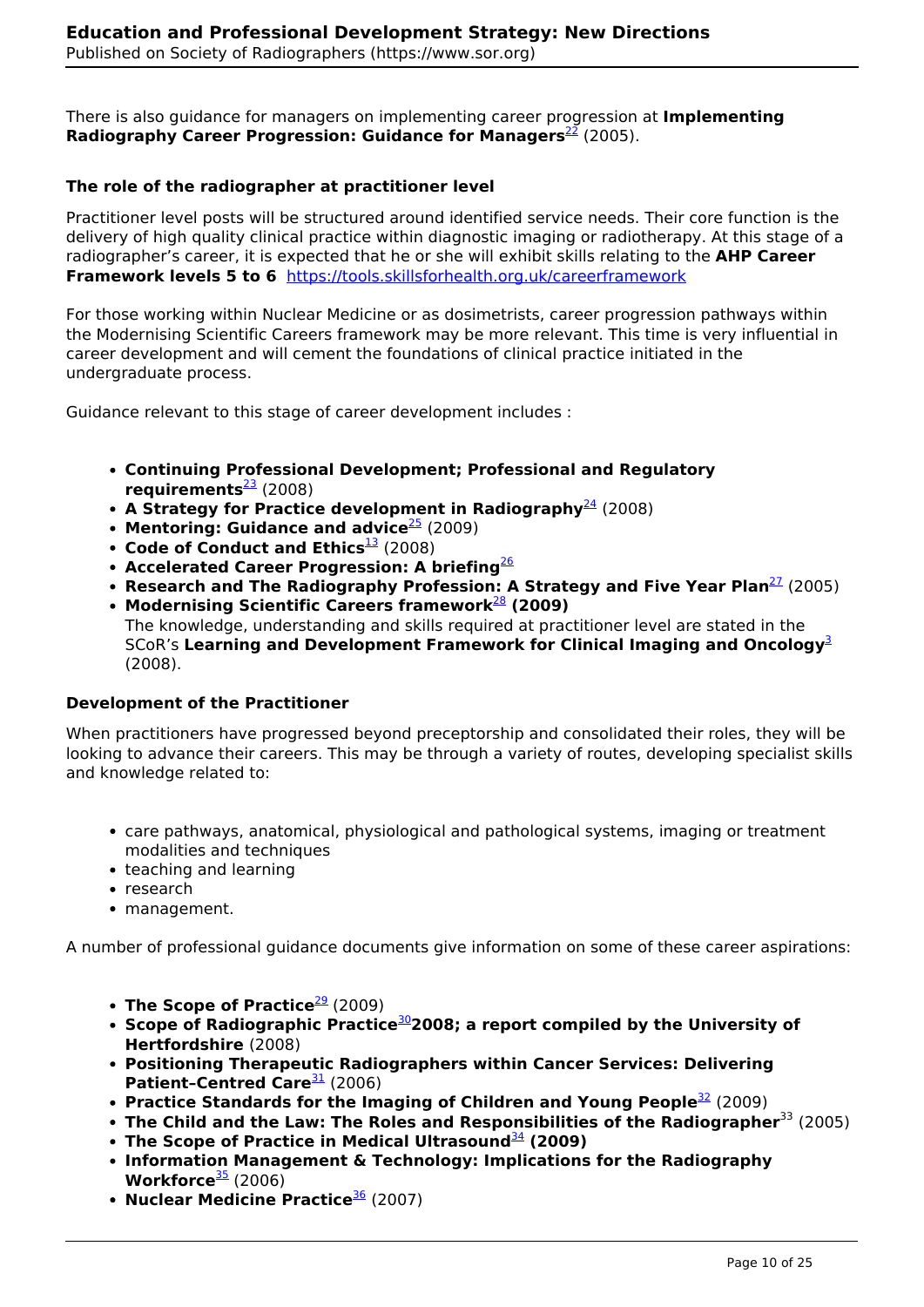## **Advanced Practitioner**

**The advanced practitioner category encompasses the considerable depth and breadth of radiographic practice. Predominantly, advanced practice relates to expert clinical practice in association with one or more other functions, for example, team leadership, education, research, and service development.** 

Advanced practice also includes roles which are based mainly on service management, research or education. At this level, practitioners have developed expert knowledge and skills in relation to the delivery of care in diagnostic imaging or radiotherapy and oncology in a wide range of care settings or environments.

For non-clinical fields of practice, the model is similar, supporting career development for radiography managers, researchers and academics. A key feature of an advanced practitioner role is that they are enabled to develop innovative practice and to identify where service and quality improvements can be achieved.

Research undertaken in 2009 into the effects of Agenda for Change (AfC) on career progression highlighted the diversity of roles being undertaken that may constitute advanced practice. A variety of titles have been used to describe this level of practice including specialist and advanced practitioner and some hybrid, 'split contract' and clinical/academic roles were identified. **Effect of** Agenda for Change on Career Progression of the Radiographic Workforce<sup>37</sup> (2009).

The advanced practitioner will be an integral member of the radiography team but will also interact with the relevant multidisciplinary teams to ensure delivery of high quality, effective care.

Advanced practitioners with research, management or academic roles will be expected to deliver efficient and effective services within their domains.

## **Education requirements**

The SCoR believes that the educational requirements to support this level of post registration practice are education and/or development through work place learning and practice to N/SVQ level 4/5 and/or master's level qualifications, or their equivalents.

## **Pay and grading**

The NHS pay spine places advanced practitioners in Bands 7 and 8, depending upon the exact nature of the role and subject to its evaluation against the advanced practitioner profiles.

#### **Accountability, autonomy and responsibility**

Advanced practice is part of a continuum and, as a result, the advanced practitioner's level of autonomy and responsibility will be determined by his or her individual competencies and the practice setting. The extension of skills must be underpinned by appropriate education and training and clinical practice must lie within locally agreed protocols and clinical governance frameworks. Advanced practitioners are accountable for their professional actions. As their careers develop at this level they will be reflective practitioners with highly developed judgment and decision-making skills. They will contribute significantly to the clinical management of individual patients and will liaise effectively with other professionals. They may provide supervision for assistants, students and other staff and will delegate tasks as appropriate. In delegating tasks to non-registered staff, they will retain responsibility for the episode of care. They will work closely with medical and non-medical consultants in their field and will also be engaged in personal clinical supervision or an alternative model depending upon their practice setting.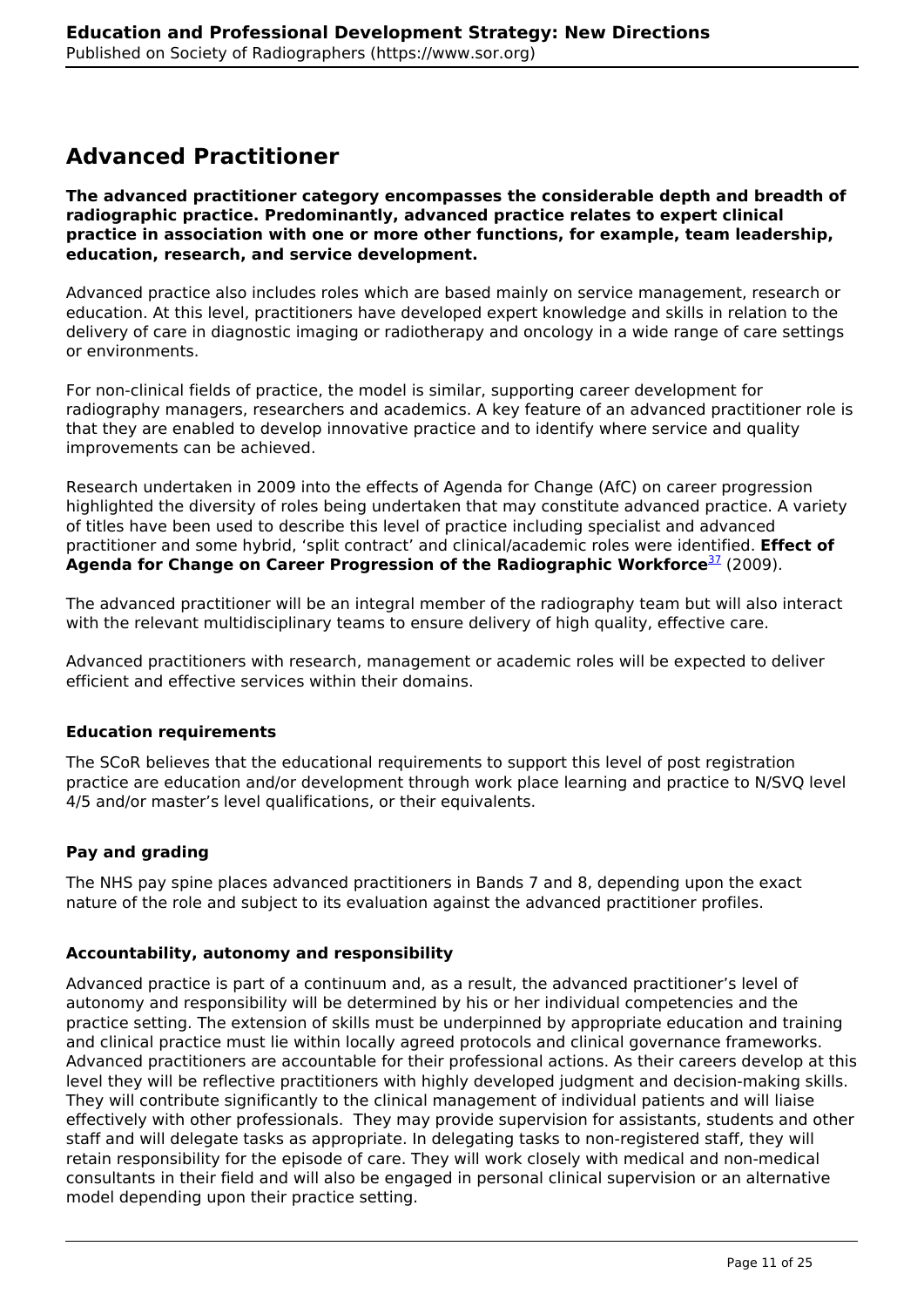#### **Support and resources**

Advanced practitioners will be engaged in relevant continuing professional development. The nature of the advanced practice role demands that the individual is actively involved in career-long learning to support the continuing acquisition of the necessary depth of knowledge. Advanced practice roles will be influenced by local service provision and identified needs. To be able to contribute fully to evolving service developments, advanced practitioners need access to wider development opportunities and further education to ensure that they are well placed to deliver new and innovative patient focused services.

- **A Framework for Professional Leadership in Clinical Imaging and Radiotherapy and Oncology Services**<sup>38</sup> (2005)
- **Implementing Radiography Career progression: Guidance for Managers<sup>22</sup> (2005)**
- **Implementing the career framework in radiotherapy policy into practice<sup>39</sup> (2009)**
- **Positioning Therapeutic Radiographers within Cancer Services: Delivering** Patient-Centred Care<sup>31</sup> (2006)
- **Protected Study Time Guidance for Radiographers, Managers and Union Representatives**<sup>20</sup> (2009**)**
- **A Charter for Protected Study Time in Scotland**<sup>21</sup> (2008)
- **A Strategy for Practice Development in Radiography**<sup>6</sup> (2005)
- Learning and Development Framework for Clinical Imaging and Oncology<sup>3</sup><sub>-</sub> (2008)

#### **The role of the radiographer as an advanced practitioner**

The advanced practitioner will demonstrate expert clinical practice to secure service delivery of the highest quality. The core function is to engage in expert clinical practice to deliver high quality patient- focused care in Diagnostic Imaging or Therapeutic Radiography, or the equivalent, in service management, research and education.

The Advanced Practitioner role may incorporate other supporting functions such as:

- team/professional leadership
- practice and service development
- education and training
- research and development.

The above supporting functions may be equally divided within the job specifications for advanced practitioner roles or, more likely, they will be weighted to support the particular scope of a specific advanced practice role.

The knowledge, understanding and skills required for this role are stated in the **Learning** and Development Framework for Clinical Imaging and Oncology<sup>3</sup> (2008)

#### **Accreditation of Advanced Practitioners**

The Society of Radiographers (SoR) has established accreditation of advanced practitioners to:

- ensure there is national consistency in the standards of practice
- secure transferability of those standards across the NHS and other health care sectors
- recognise explicitly the professional achievements of individuals
- provide clarity for professionals and service users on the nature of advanced practice in clinical imaging and radiotherapy and oncology
- promote the value of advanced practice skills and status
- support the development of emerging advanced practitioners in a systematic way and so facilitate succession planning within services
- support accredited advanced practitioners to remain demonstrably at the leading edge of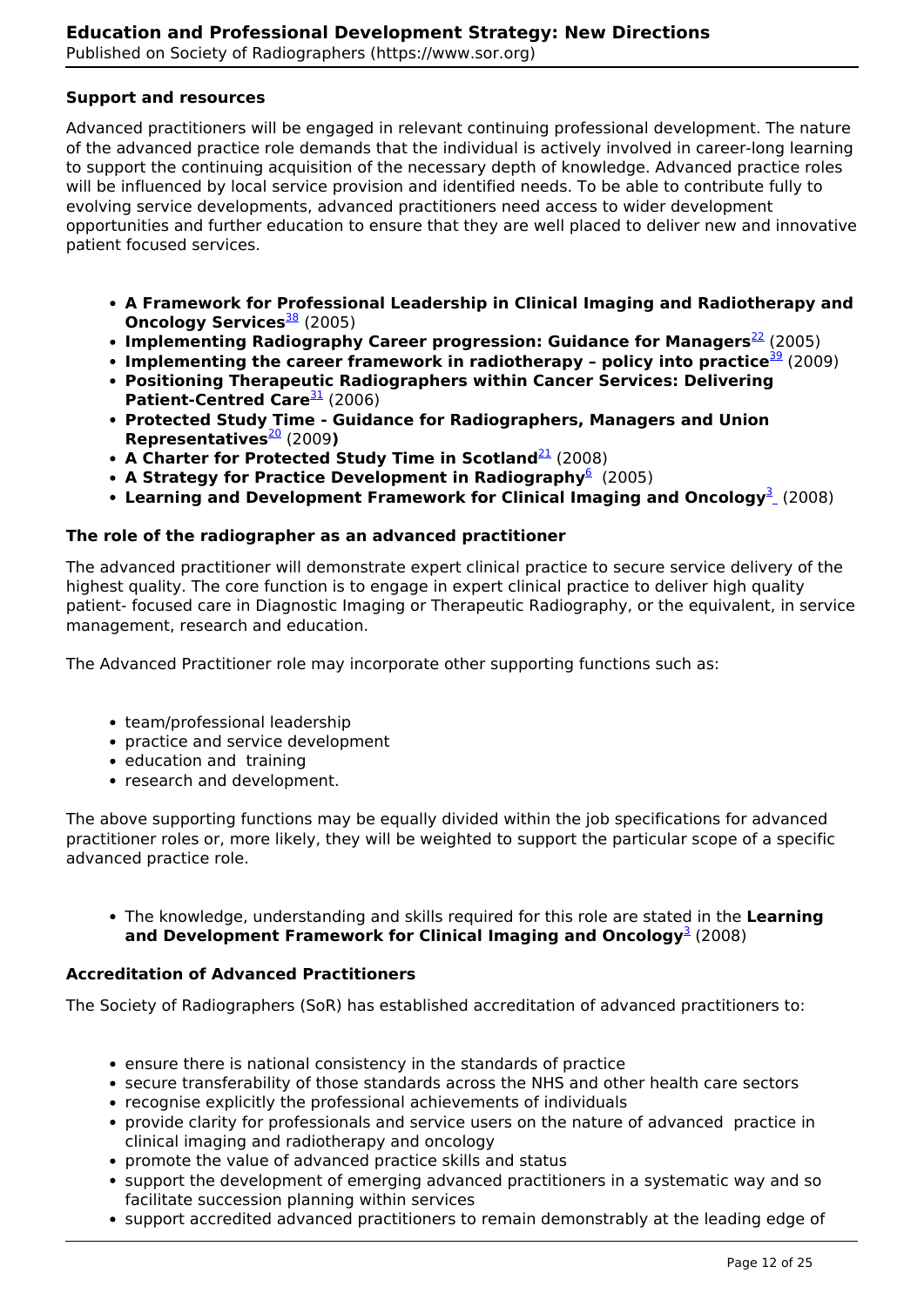- their specialism
- build on existing frameworks for advanced practice

For the purposes of accreditation, the definition of an Advanced Practitioner is:

"An individual who has significantly developed their role and who consequently has additional clinical expertise in a defined area of practice, accompanied by deep underpinning, evidence based knowledge related to that expertise. They make appropriate clinical decisions related to their enhanced level of practice, directly impacting on the patient care pathway."

This definition has been derived from the Skills for Health definition of Advanced Practitioner which can be viewed at skillsforhealth.org.uk/careerframework/key\_elements.php

The processes of initial accreditation and re-accreditation relate to the four core functions of higher level practice (Table 1). These provide a framework within which continuing professional development can be evidenced to ensure it is appropriate to advanced practice roles.

#### **Table 1: Core Functions of Higher Level Practice**

- Expert Practice
- Professional Leadership and Consultancy
- Education, Training and Development
- Practice and Service Development, Research and Evaluation

Information about the accreditation process and how to apply for accreditation can be found at https://www.sor.org/career-progression/advanced-practitioners/advanced-practitioner-accreditation.

Successful applicants will receive accreditation for two years and will need to seek re-accreditation on a two-yearly cycle. The evidence for initial and subsequent re-accreditation must be submitted through CPD Now, the SoR's online CPD management tool. Evidence must clearly relate to the learning outcomes detailed in the Learning and Development Framework for Clinical Imaging and Oncology.

#### **Guidance related to specific areas of practice**

It is recognised that the scope of practice of advanced practitioners varies widely and increasingly so. In England, policy initiatives such as implementation of the NHS Next Stage Review http://www.official-documents.gov.uk/document/cm74/7432/7432.pdf will see diagnostics being delivered within community and primary care settings. In Scotland, policy around access and choice is described in **'Shifting the Balance of Care'** (2008) http://www.scotland.gov.uk/Publications/2008/09/03103300/0 and in Wales, future health care policy is described at http://www.wales.nhs.uk/sitesplus/829/home. These all require a highly educated workforce that can work autonomously and independently within agreed clinical governance frameworks.

A number of key principles emerge from these policy developments, including:

- self referral to Allied Health Professionals
- QIPP / cost effective quality care
- leadership
- innovation.

All these require AHPs to be involved in decision making at local level around models of care, effective use of skills and resources and the further development of AHPs to drive forward the quality of care and services provided. Guidance related to specific areas of practice is given below and, while a broad range of practice areas are considered, these are examples and not a definitive list. Indeed, advanced practitioners may be found in all areas of clinical imaging and radiotherapy and oncology.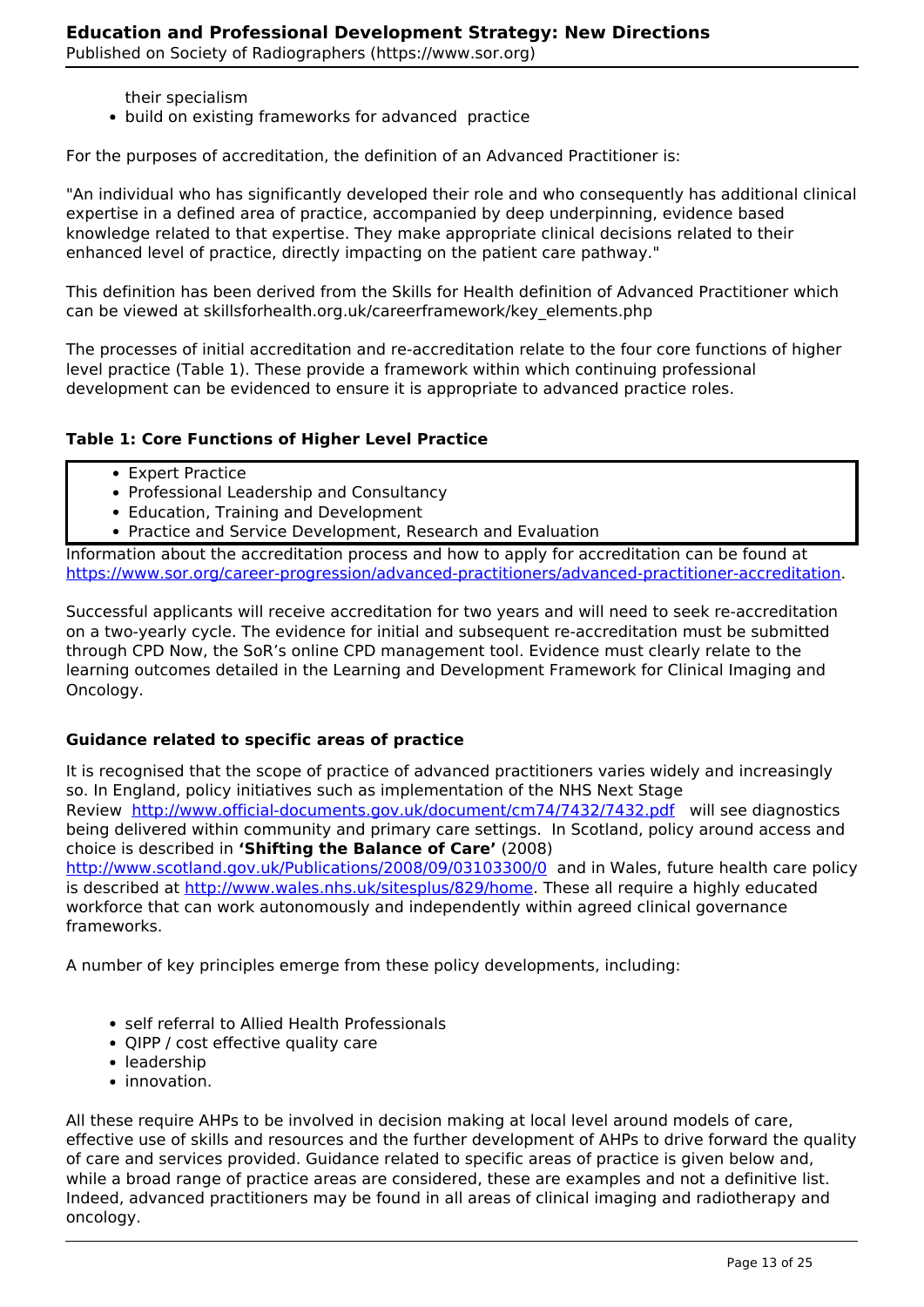## **Radiotherapy and Oncology**

The Cancer Reform Strategy has identified where therapeutic radiographers can play a significant role in ensuring that the cancer care pathway can smooth the transition between primary and acute care by establishing the role of Community Liaison Expert Radiographer Practitioner http://www.nhs.uk/conditions/Cancer/Pages/Introduction.aspx

http://doc-lib.sor.org/role-community-liaison-expert-radiographer-practitioner

The demand for expansion of radiotherapy services requires that the skill mix of the radiotherapy and oncology team is re-examined. The role of the radiographer in treatment planning, dosimetry and treatment is set to increase to meet the demand for intensity modulated radiotherapy (IMRT) and image guided radiotherapy (IGRT). This is being supported by an e- Learning for Health project and a national programme in England designed through the National Radiotherapy Implementation Group (NRIG) to deliver training to the multi-professional team for IMRT http://web.archive.org/web/20101218104543/http://www.cancer.nhs.uk/radiotherapy/imrt.htm

A recent report (2007) from the National Radiotherapy Advisory group (NRAG) states that "a significant proportion of routine work could be delivered by appropriately trained non-medical Health Care Professionals working within agreed protocols. This will free consultant medical staff to focus on the more complex clinical work". NRAG advocates implementation of the SoR's career progression framework. **Department of Health, Radiotherapy: developing a world class service for England - Report to Ministers from National Radiotherapy Advisory Group**<sup>40</sup> (2007)

Further guidance may be found in the following:

- **Cancer Reform Strategy 2 years on**<sup>41</sup> (2009) http://www.nhs.uk/NHSEngland/NSF/Pages/Cancer.aspx
- **Radiotherapy moving forward: Delivering new radiography staffing models in response to the Cancer Reform Strategy<sup>5</sup> (2009)**
- **On Target- Ensuring Geometric Accuracy**<sup>42</sup> (2008)
- **Towards Safer Radiotherapy**<sup>43</sup> (2008)
- **Implementing In-Vivo dosimetry**<sup>44</sup> (2008)

## **Image interpretation and reporting**

Reporting by radiographers, initially established in ultrasound, has now become firmly embedded within the scope of practice of advanced practitioners. IR(ME)R legislation requires that each examination involving ionising radiation must have a formal report. The proportion of unreported images has been reduced both by the introduction of technology such as PACS (Picture Archiving and Communication Systems) and, importantly, by radiographers undertaking the reporting of diagnostic examinations **An improving picture? Imaging services in acute and specialist trusts** $\frac{45}{2}$  (2007).

Changes in working patterns and service delivery will see radiographers increasingly accepting referrals from non-medical healthcare practitioners and acting as Referrer across a range of modalities. E-Learning for Health http://www.e-lfh.org.uk/ is developing an on-line learning tool for image interpretation that can be accessed by radiographers.

Other guidance and resources may be found at:

- **Medical Image Interpretation and Clinical Reporting by Non-Radiologists: The role of the Radiographer**<sup>46</sup> (2006)
- **Clinical Imaging Requests from non- Medically Qualified Professionals**<sup>47</sup> (2008)
- **Team Working within Clinical Imaging: A contemporary view of skills mix**<sup>48</sup> (2007)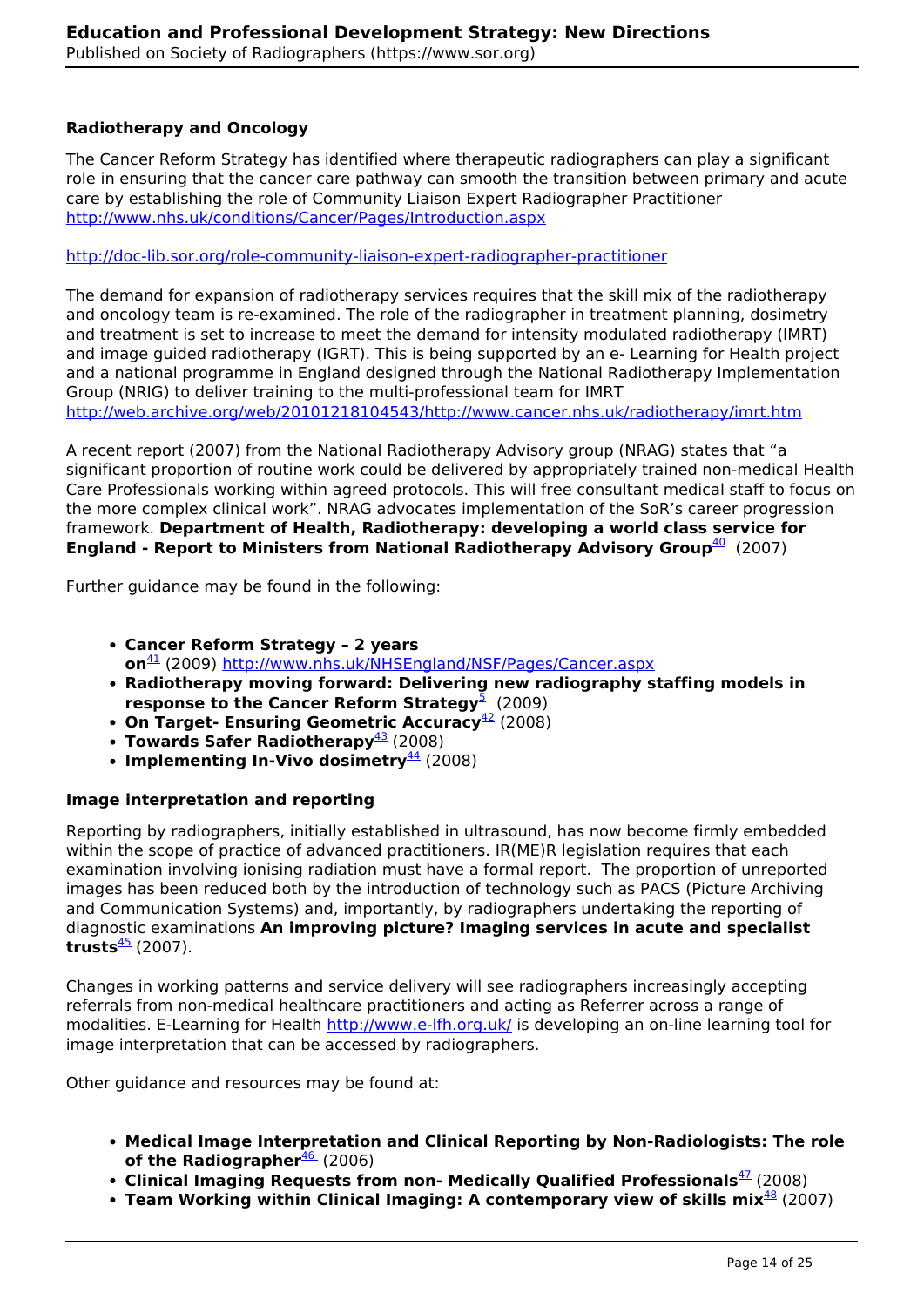## **National service frameworks and care pathways**

The introduction of national strategies such as Stroke Management **The role of the Radiographer in Stroke Management**<sup>49</sup> (2008)

https://www.sor.org/learning/document-library/role-radiographer-stroke-m... and new screening programmes will require more radiographers to develop expertise in particular areas of disease and patient management supported by the leadership qualities that enable them to bring about necessary changes in working practices and workflows. In the near future, initiatives linked to the diagnosis and management of Acute Chest Pain are expected to impact on cardiac and cardiology services. Similarly, developments are likely in relation to interventional radiology services.

Guidance on the above and other similar developments are placed on the National Institute for Health and Clinical Excellence's website very regularly www.nice.org.uk and also on the SIGN site in Scotland http://www.sign.ac.uk/.

#### **Forensic imaging**

Proposals for non- invasive autopsy and the frequent use of imaging to provide forensic evidence require the radiographer to have a sound knowledge of the legal procedures and processes involved with clear radiographer leadership.

A number of guidance documents relate to this area of activity:

- **Guidance for Radiographers providing Forensic Radiography Services<sup>50</sup> (2009)**
- **The Filmless Department: use of images as evidence in legal proceedings<sup>51</sup> (2006)**
- **Drugs Act** (2005) www.opsi.gov.uk/acts/acts2005/pdf/ukpga\_20050017\_en.pdf
- **Skeletal Survey for Suspected NAI, SIDS and SUDI: Guidance for Radiographers**<sup>52</sup> (2009)

#### **Ultrasound**

The demand for ultrasound examinations is expanding not only by volume but also into primary and community care to meet the access and choice agenda. Expansion is also driven by the implementation of national screening programmes such as those for fetal anomaly and abdominal aortic aneurysm screening. There is also a major initiative to try and diagnose cancer as early as possible, musculo-skeletal ultrasound examinations are also rapidly increasing in number. Such services will require advanced practitioners to perform these examinations and to co-ordinate multi-disciplinary teams and manage services. Ultrasound guided biopsies, joint injections and other invasive techniques are now performed by advanced practitioners and are within the overall scope of practice of the profession. https://www.sor.org/learning/document-library/scope-practice-2013

There are a number of other documents of relevance to the advanced practice ultrasound workforce:

See www.sor.org Scroll to the bottom of the page and select 'policy and guidance document library'(on the left).

Then select 'ultrasound' in the 'topics' filter box on the right and click 'apply'.

#### **Education and Training; Research and Development**

Some advanced practitioners will develop enhanced skills related to education and training and may have this function formally recognised within their job role. Such activity may include the teaching and assessing of learners such as assistant practitioners, student radiographers, radiographers and other practitioners developing extended roles and skills. Inevitably, as patterns of care change to a patient- focussed approach, the radiographer may well be involved in the teaching and supervision of other healthcare professionals. This multi-disciplinary involvement strengthens the core function of working across professional boundaries and provides a basis of evidence for career advancement. At this point, some may wish to formalise their role through **Clinical Imaging and Oncology. The**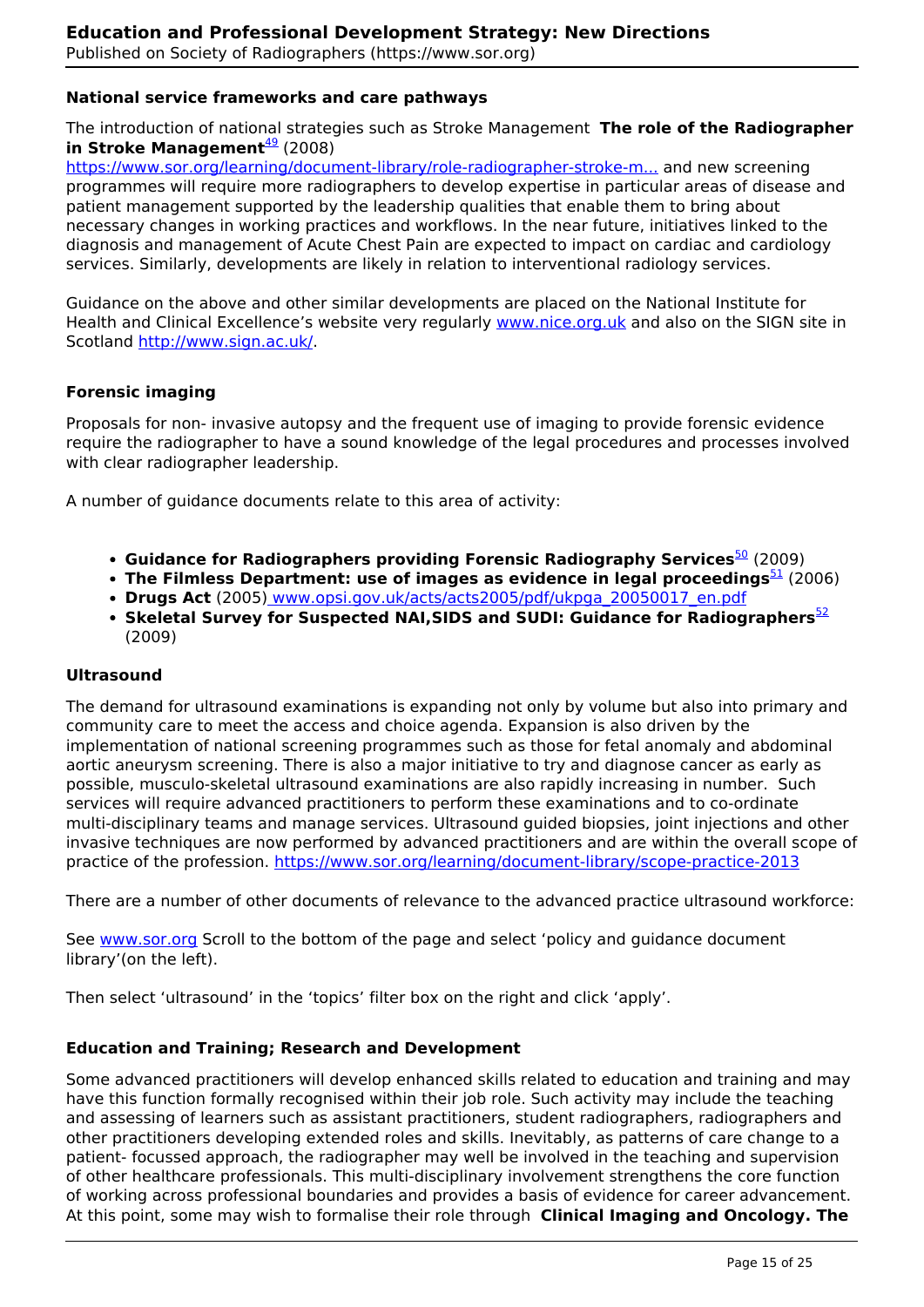#### **Approval and Accreditation of Educational Programmes and Professional Practice: Practice Educator Accreditation Scheme**<sup>57</sup> (2006) or to move into the HE sector to take up a formal teaching role.

In developing enhanced clinical skills and demonstrating evidence- based practice, new roles and practices may provide the opportunity for developing research skills and contributing to, or leading, clinical research. This may lead to formal recognition as a researcher either wholly within the healthcare service or as a joint appointment with an academic institution.

Relevant guidance is given in:

- **Clinical Imaging and Oncology. The Approval and Accreditation of Educational Programmes and Professional Practice: Practice Educator Accreditation Scheme**<sup>57</sup> (2006)
- **Research and The Radiography Profession: A Strategy and Five Year Plan<sup>27</sup> (2005)**
- **National Research Ethics Service** http://www.nres.nhs.uk/
- **NHS Evidence** www.evidence.nhs.uk

#### **Health and Safety; Radiation Protection**

All clinical departments of diagnostic imaging, nuclear medicine and radiotherapy require someone to keep an overview of issues pertaining to radiation protection. This individual may be designated as a Radiation Protection Supervisor and must have sufficient authority to ensure that the provisions of the Ionising Radiation Regulations are upheld by all operators and practitioners. They may have a role in developing protocols around justification and referrals and as such, may be an advanced practitioner.

A section of the SoR website is dedicated to Radiation Protection and the following guidance is relevant:

- **Student radiographers and trainee assistant practitioners as 'Operators' under IR(ME)R 2000/2006**<sup>58</sup> (2009)
- Clinical Imaging requests from non-medically qualified professionals<sup>47</sup> (2008)
- **A Guide to understanding the Implications of the Ionising Radiation (Medical Exposure) Regulations in Radiotherapy**<sup>59</sup> (2008)
- **The Ionising Radiations regulations 1999 (IRR '99): Guidance Booklet<sup>60</sup> (2009)**
- **IR(ME)R 2000 and IR(ME) Amendment Regulations 2006** http://doc-lib.sor.org/irmer-2000-and-irme-amendment-regulations-2006
- **Pregnancy and Work in Diagnostic Imaging Departments**<sup>61</sup> (2009)
- **Protection of Pregnant Patients during Diagnostic Medical Exposures to Ionising Radiation**<sup>62</sup> (2009)

Of additional interest for those working with Magnetic Resonance scanners is the document **Safety in Magnetic Resonance Imaging**<sup>63</sup> (2007).

Other guidance documents relate to:

- **moving and handling**
- **avoidance of musculo-skeletal disorders**<sup>64, 65</sup>
- **infection control**66

There has been some debate as to whether a radiographer who has undergone additional training in aspects of radiation physics and protection can fulfil the requirements to act as a Medical Physics Expert under IR(ME)R. The view of the SCoR is that a degree in radiography fulfils the initial requirement for a science degree as required by the Regulations.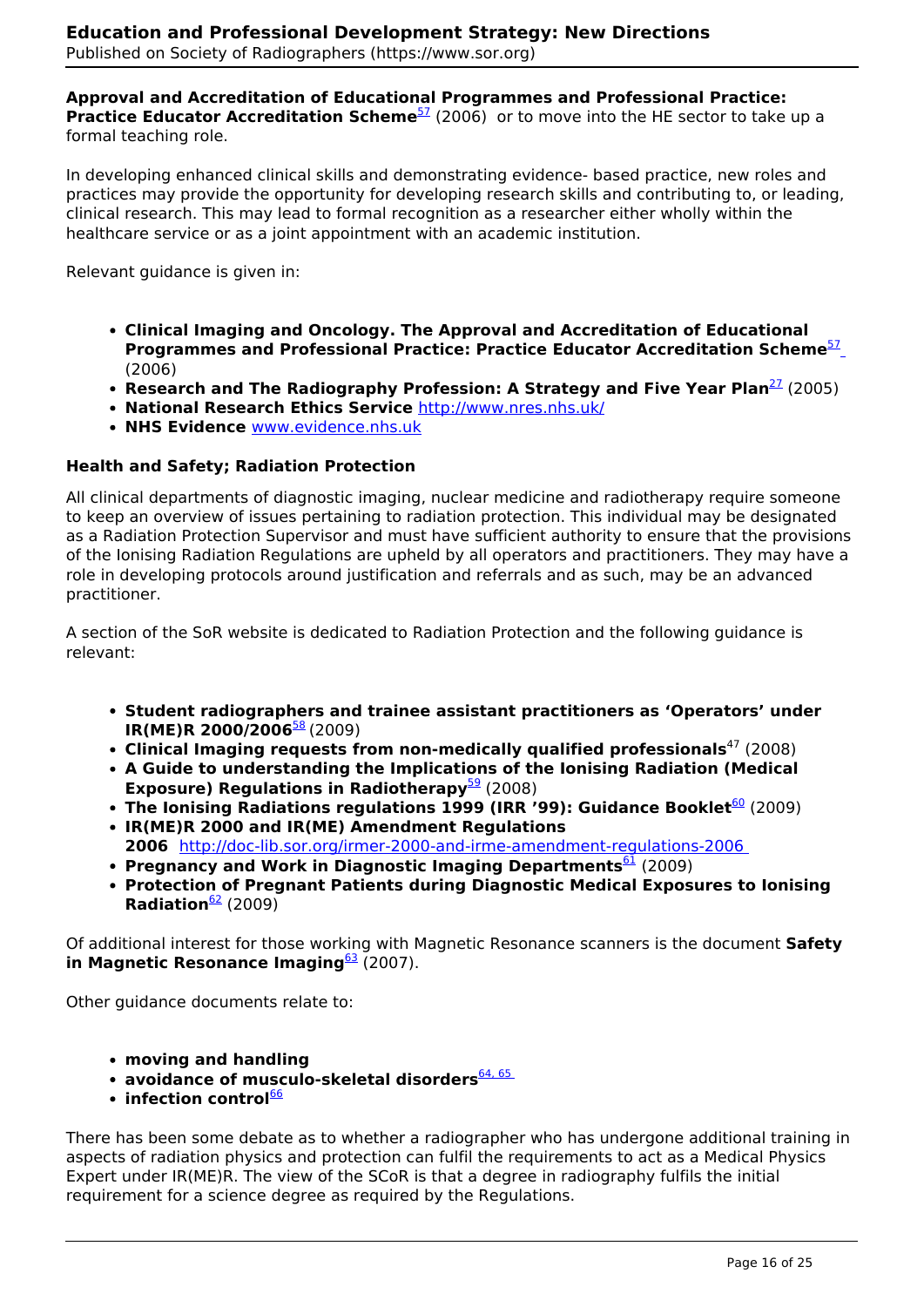## **Information Management andTechnology**

The widespread introduction of Radiology Information and Management systems and PACS has provided development opportunities for radiographers with an interest in Information Management and Technology. Maintenance of these systems and their utilisation in clinical audit and research requires considerable experience and knowledge of information technology. Relevant guidance is contained in:

- **The Filmless Department; use of images as evidence in legal proceedings**<sup>67</sup> (2006)
- **Information Management & Technology: Implications for the Radiography Workforce**<sup>35</sup> (2006)
- **Information Management & Technology: further advice and guidance on curriculum**<sup>68</sup> (2008)

## **Further development of advanced practitioners**

In gaining accreditation as an advanced practitioner and developing skills allied to each of the core functions, the natural route of progression for those wishing to have an enhanced clinical role is to consultant practitioner. This will require the individual to focus on a particular area of clinical activity in considerable depth. At the present time there are consultant radiographers in a variety of clinical settings, for example: diagnostic image reporting, ultrasound, breast screening services, neuro-radiology, trauma care, gastro-intestinal medicine, site specific and technical specialists in radiotherapy and oncology.

Many advanced practitioners will build on their leadership and management skills and become service managers and leaders. It is important that these individuals are recognised for their ability to influence service provision not only within their own departments but within the local health community. This is ever more important as the responsibility for commissioning care lies within the primary care community which, traditionally, has limited interface with services delivered mainly in acute settings. Increasingly, service managers and leaders will take lead roles in moving services closer to patients in community and primary health care centres. Key roles for service managers and leaders are developing and delivering new models of service delivery and, as stressed in the 'Next Stage Review in England', for AHPs to become fully engaged in commissioning processes.

Developing the workforce of the future is an important career pathway for advanced practitioners to grow and sustain both the current and future workforce. A key role is that of practice development facilitator, supporting workforce development and aligning this to service needs and priorities, often on a multi-disciplinary basis. Advanced practitioners foster links with FE and/or HE providers in their clinical roles and may build on those to develop further the educational component of their roles, moving on into formal clinical-academic posts or lectureships within the HE sector.

Clinical and service innovation requires proper audit and evaluation, some of which needs to be multi-centre if new techniques and treatments are to have proven utility. Engagement in such activity is a natural development pathway for advanced practitioners aiming to build a career in research, enabling them to gain knowledge, skills and experience as members of relevant audit, evaluation and research teams and groups. This may progress to co-ordination roles for clinical trials locally or nationally, to research links with academic partners, and to leading research proposals and bids for funding as well as the research itself for projects that are funded.

# **Consultant Practitioner**

The context of consultant practitioner posts in clinical imaging and radiotherapy and oncology needs to be clarified in terms of the nature, purpose and intended outcomes professionally, personally and for the organisation involved. Key to this is the agreement and specification for relationships and accountability. The consultant practitioner is a champion in the clinical, academic or research field bringing innovative solutions to patient care **Developing the business case for consultant**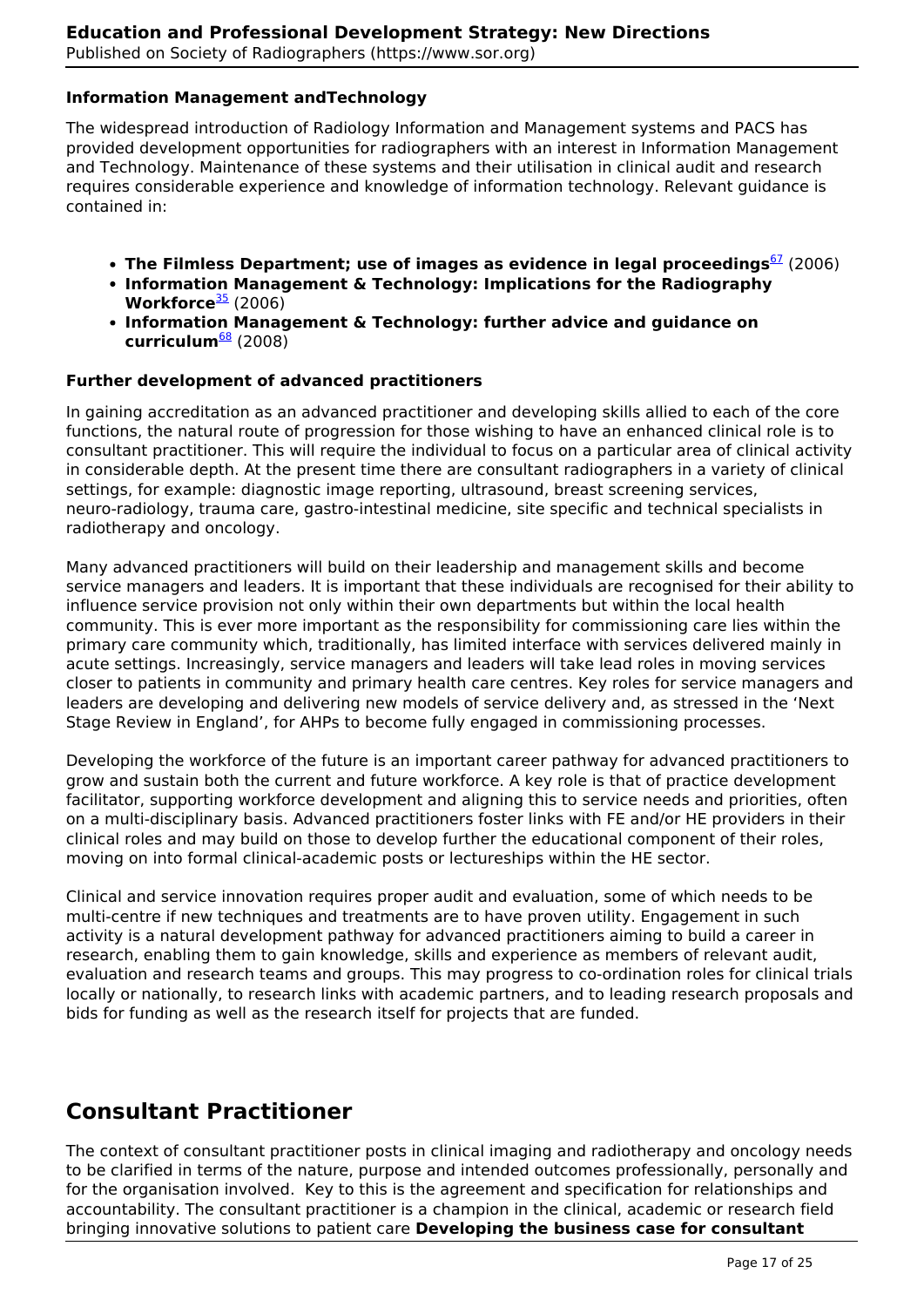## radiographers<sup>69</sup> (2003).

Their role is one that defines professional development and influences at a strategic level. As such, consultant practitioners play a pivotal role in the integration of clinical, education and research findings in practice. The consultant practitioner is able to initiate clinical service developments and deliver improved patient outcomes through the implementation of the findings of:

- clinical research
- clinical audit
- clinical governance
- clinical risk assessment

They are independent, creative thinkers who are advancing practice, research and education for service developments and are able to work across professional and organisational boundaries. They provide leadership, function as consultants to other practitioners and are engaged in clinical supervision activities to support them in their role. Consultant practitioners have developed mature clinical reasoning skills underpinned by practice experience and relevant education. They carry their own caseload, including addressing patient and client consent for invasive procedures and radiotherapy **Consent to Imaging and Radiotherapy Treatment Examinations**<sup>70</sup> (2007).

#### **Education requirements**

The SCoR believes that the educational requirements to support this highest level of clinical practice are education and/or development through workplace and other learning and practice that is equivalent to doctoral level.

Education programmes for consultant practitioners should have learning outcomes that enable them to:

- subject their professional knowledge to critical questioning, reflection and debate
- integrate the best of current knowledge and practice with their discipline
- provide original and innovative contributions to the knowledge base of their discipline and practice
- demonstrate best practice and promote it widely.

#### **Pay and grading**

The national Job Evaluation profile places Consultant Radiographers in Band 8 of the NHS pay spine.

#### **Accountability, autonomy and responsibility**

Consultant practitioners will work across traditional boundaries, incorporating their expert clinical practice supported by additional functions to benefit their particular patient and client groups. Like all registered radiographers, they are professionally autonomous and work within the profession's ethical framework. They work within their own level of competency and identify further competences they need to develop to ensure that patient and service needs are met and sustained effectively. Crucially, this role is pivotal in the wider multi-disciplinary team.

#### **Support and resources**

Following careful analysis of the post and its impact, there needs to be agreement about the wider resources necessary to support both the consultant practitioner and the post. Particularly for newly appointed consultants, appropriate levels of mentorship and access to development opportunities offered by peers locally, nationally and internationally must be ensured.

Experience has shown that the nature of consultant practitioner posts varies according to local need. It is imperative that the role is dynamic, adapting to external factors and changing demands. Having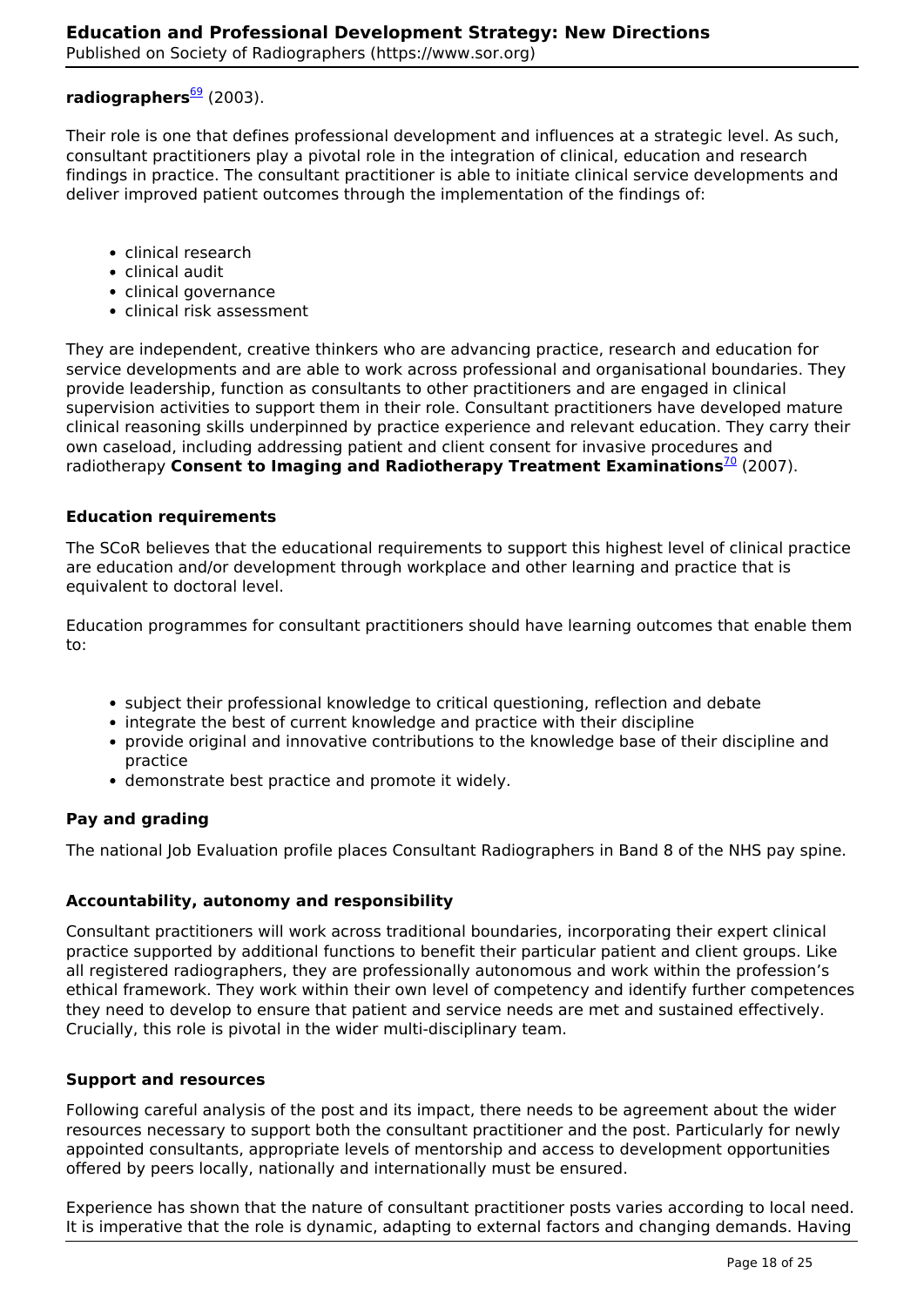been implemented on the basis of a defined service need, it is important to keep the role under review and to ensure effective succession planning by developing future consultants from the existing advanced practitioner workforce **Consultant Radiographers: Succession Planning**<sup>71</sup> (2009)

## **The role and function of consultant practitioners**

Consultant practitioners practise at the leading edge of the profession, with the ability to create and interpret knowledge that extends the forefront of the profession. They provide leadership in relation to clinical practice and the delivery of clinical services. They make informed judgements on complex issues and demonstrate innovation in solving clinical problems, often within multidisciplinary and/or multi-agency environments. Conceptualisation, design and implementation of projects for the generation of new knowledge and understanding may also be part of the role, as is knowledge transfer.

Consultant practitioners as they develop from novice to more experienced consultants will be expected, within their area of expertise, to:

- strengthen expert clinical practice, extending the forefront of the profession
- provide professional and clinical leadership and consultancy widely
- lead education, training and development
- lead practice and service innovation and development
- lead research and integrate findings into practice
- promote a culture which encourages research and leadership
- contribute to development of the health and social care economy.

The knowledge, understanding and skills required for the consultant practitioner role are stated in the Learning and Development Framework for Clinical Imaging and Oncology<sup>3</sup> (2008).

## **Accreditation of Consultant Practitioners**

Consultant practice in clinical imaging and radiotherapy and oncology has developed as part of the profession's career framework. It recognises the greater responsibility of some practitioners and the development of new and innovative roles to deliver high quality and patient centred care. The Society of Radiographers (SoR) has established accreditation of consultant practitioners to:

- ensure there is national consistency in the standards of consultant radiographic practice
- secure transferability of those standards across the NHS and other health care sectors
- recognise explicitly the professional achievements of individuals
- provide clarity for professionals and service users on the nature of consultant practice in clinical imaging and radiotherapy and oncology
- promote the value of consultant practice skills and status
- support the development of emerging consultant practitioners in a systematic way, so facilitating succession planning within services
- support accredited consultant practitioners to remain demonstrably at the leading edge of their specialism
- build on existing frameworks for consultant practice.

For the purposes of accreditation, the definition of a consultant practitioner is:

"An individual who is practising at the leading edge of their particular scope of practice and the profession, extending this where there are proven benefits to service users. They provide leadership in relation to clinical practice and the delivery of high quality, patient focused clinical services; they make evidenced, informed judgements on complex issues routinely and demonstrate innovation in solving clinical problems."

The processes of initial accreditation and re-accreditation relate to the four core functions of higher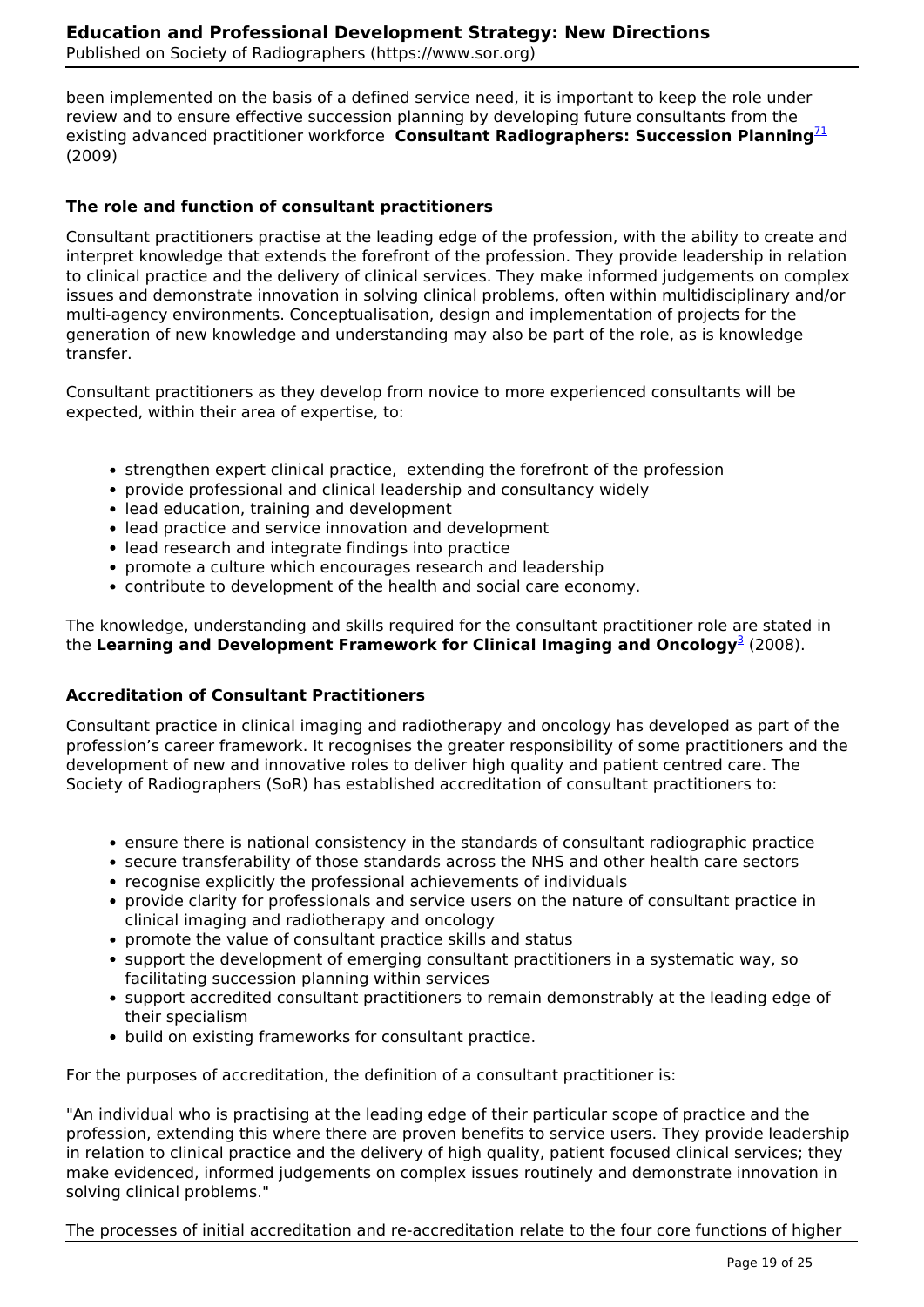level practice (Table 1). These provide a framework within which continuing professional development can be evidenced to ensure it is appropriate to consultant practice roles.

## **Table 1: Core Functions of Higher Level Practice**

- Expert Practice
- Professional Leadership and Consultancy
- Education, Training and Development
- Practice and Service Development, Research and Evaluation

Information about the accreditation process and how to apply for accreditation can be found at http://www.sor.org/public/ap\_accred.htm.

Successful applicants will receive accreditation for two years and will need to seek re-accreditation on a two-yearly cycle. The evidence for initial and subsequent re-accreditation must be submitted through 'CPD Now', the SoR's online CPD management tool. Evidence must clearly relate to the learning outcomes related to consultant practice and detailed in the **Learning and Development Framework**<sup>3</sup> (2008).

## **Top Level Management, Education and Research Roles**

Alongside the relatively new clinical consultant practitioner role, there are top level positions in management and education with roles and responsibilities that are well established. Across the UK, radiographers are already leading and managing clinical imaging, radiotherapy and oncology education departments and services. These roles are complex and highly demanding, accountable at board/executive level and carrying significant responsibilities for managing large budgets, teams and other resources. Their education and qualifications are diverse, underpinning their specific roles and at, or higher than, master's level or equivalent. Reward for their roles is at the highest level, for example at 8c/d and 9 on the NHS pay spine.

## **Further Development**

At the top level of the profession, continuing development in the scope of individuals' roles is expected. This is likely to be lateral and/or vertical. As clinical consultant practitioners develop their practice and the services they provide, they broaden the range of their activity, for example, leading multidisciplinary/multi-organisational care teams, introducing and validating new techniques and technologies, and leading and directing clinical services.

Service managers are likely to extend their leadership and management across diagnostic and/or cancer care services more broadly, for example, to provide integrated and effective services across health care sectors and to design, test and implement new ways of working to improve the quality of care for the public. In doing so, they may lead and manage complex workforces that include medical, allied health, health science, nursing and support staff.

Research leaders are likely to be responsible for large, nationally funded research projects, building strong research teams that span clinical, academic and industrial partners and disseminating research findings widely so they become embedded into practice. Engagement in work of organizations such as the National Institute for Health and Clinical Excellence and the Scottish Intercollegiate Guidelines Network will be a normal part of their roles.

In education, leadership of interprofessional departments, schools or faculties may be the development pathway, moving on to university wide leadership roles or positions that carry national policy responsibilities for the education and development of the radiography and/or the wider health care workforce. Research and innovation to ensure education is of the highest quality is a different and equally important development pathway.

## **Professional developments that impact across the top level of the profession include the following:**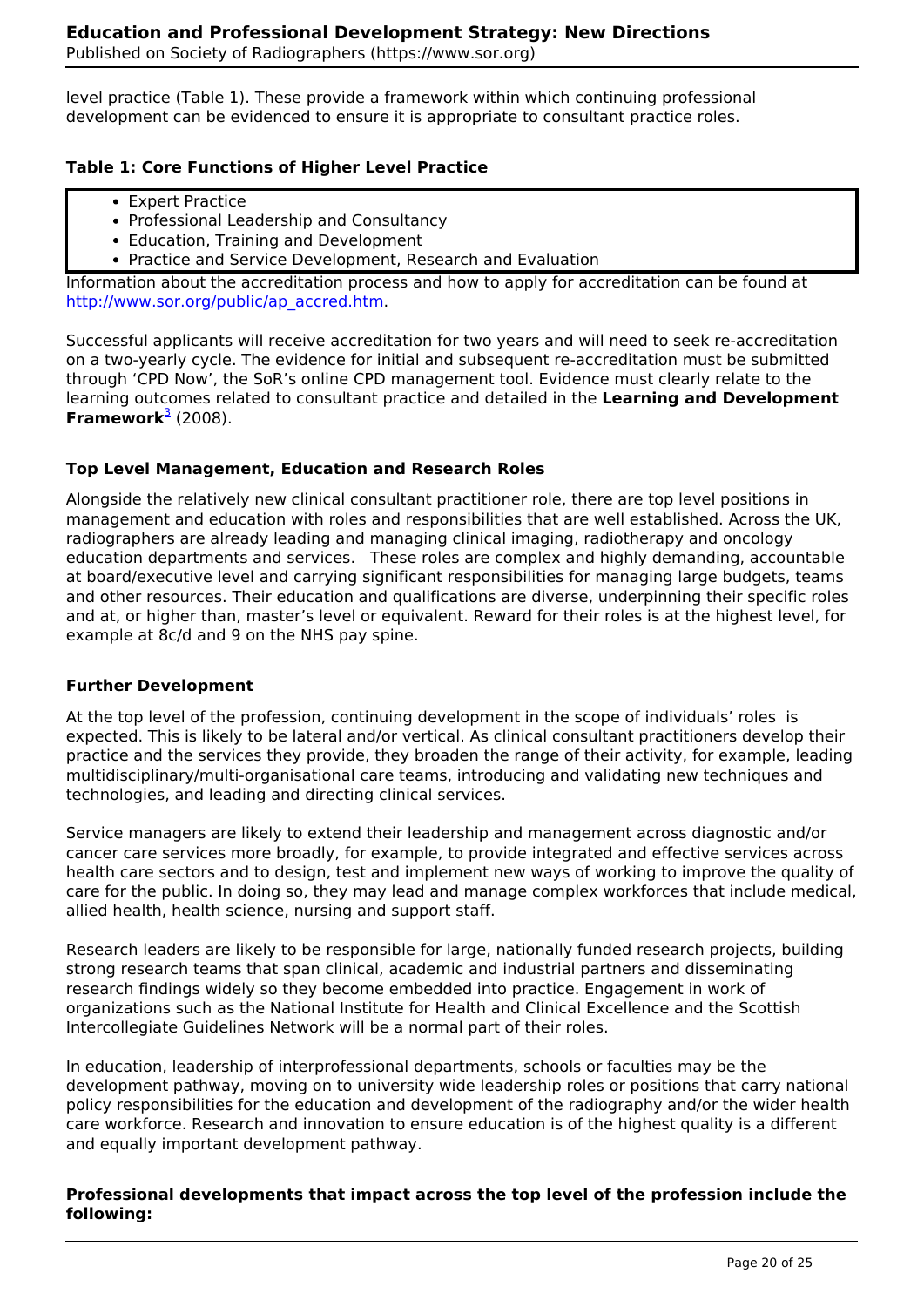Published on Society of Radiographers (https://www.sor.org)

## **Imaging Services Accreditation Scheme (ISAS)**

This joint development by the College of Radiographers and the Royal College of Radiologists was launched in 2009. The scheme independently assesses the quality of services delivered by clinical imaging departments with the aim of enhancing the quality of service provision in the UK. It is expected that service managers and consultant practitioners as well as the most experienced advanced practitioners will be involved with this process as accreditation assessors and in various roles as services seek and maintain accreditation http://www.isas-uk.org/default.shtml.

#### **Cancer Peer Review Measures**

The College of Radiographers has been involved as a partner in the development of these recently revised and updated standards (available imminently).

These require co-ordination of radiotherapy services across networks, implementation of new technologies and increased capacity to deliver radiotherapy. As with ISAS, service managers and consultant radiographers have key roles to play in ensuring that services meet these national standards and undertaking the required peer review of services to ensure they achieve the measures.

#### **Self- referrals to AHPs by patients**

As diagnostic services move into community and primary care settings, they will be led by consultant practitioners who are able to accept referrals from a range of registered healthcare practitioners, justify the examinations requested, provide reports of the findings and onwardly direct patient management and care. As Allied Health Professionals, consultant radiographers are now also able to accept self-referrals for diagnostic imaging examinations directly from patients where this is appropriate and where they have acquired the additional knowledge, skills and competences to do so.

The Cancer Reform Strategy supports the concept of therapeutic radiographers being involved in the care pathway to provide a bridge between the primary and acute health care sectors. Patients who have received radiotherapy as part of their treatment may wish to seek the advice of a radiographer following their treatment and for some time afterwards and may self-refer. (**'Self referral' to Allied Health Professionals: A position statement in relation to diagnostic and therapeutic radiographers** due to be published May 2010)

## **New Directions: going forward**

Radiography is a core service primarily based, at present, in the acute sector with radiographers making significant contributions to the patient/client care pathway. **The NHS Next Stage Review** (2008)

http://webarchive.nationalarchives.gov.uk/20130107105354/http://www.dh.gov.uk/en/Publicationsan dstatistics/Publications/PublicationsPolicyAndGuidance/DH\_085825 has emphasised the significant role that primary care will play in delivering coherent health and social care in England. Similar policy developments are also taking place in the other three home countries, tailored to the particular needs of patients within Scotland, Wales and Northern Ireland.

In all four countries of the UK, changes are continuing apace within the wider health and social care arena and are impacting upon radiography. The public and patients expect that radiographers will be adequately prepared to deal with these changing situations based on the latest evidence. To meet the current challenges, radiographers must embrace the potential offered for developing their clinical roles and where necessary change practice to align with local service needs that support patient -focused care.

The Society and College of Radiographers believes that this document, **'Education and Professional Development: New Directions'** provides the coherent strategic direction and practical support needed to effect the necessary change. In particular, it believes that the profession must: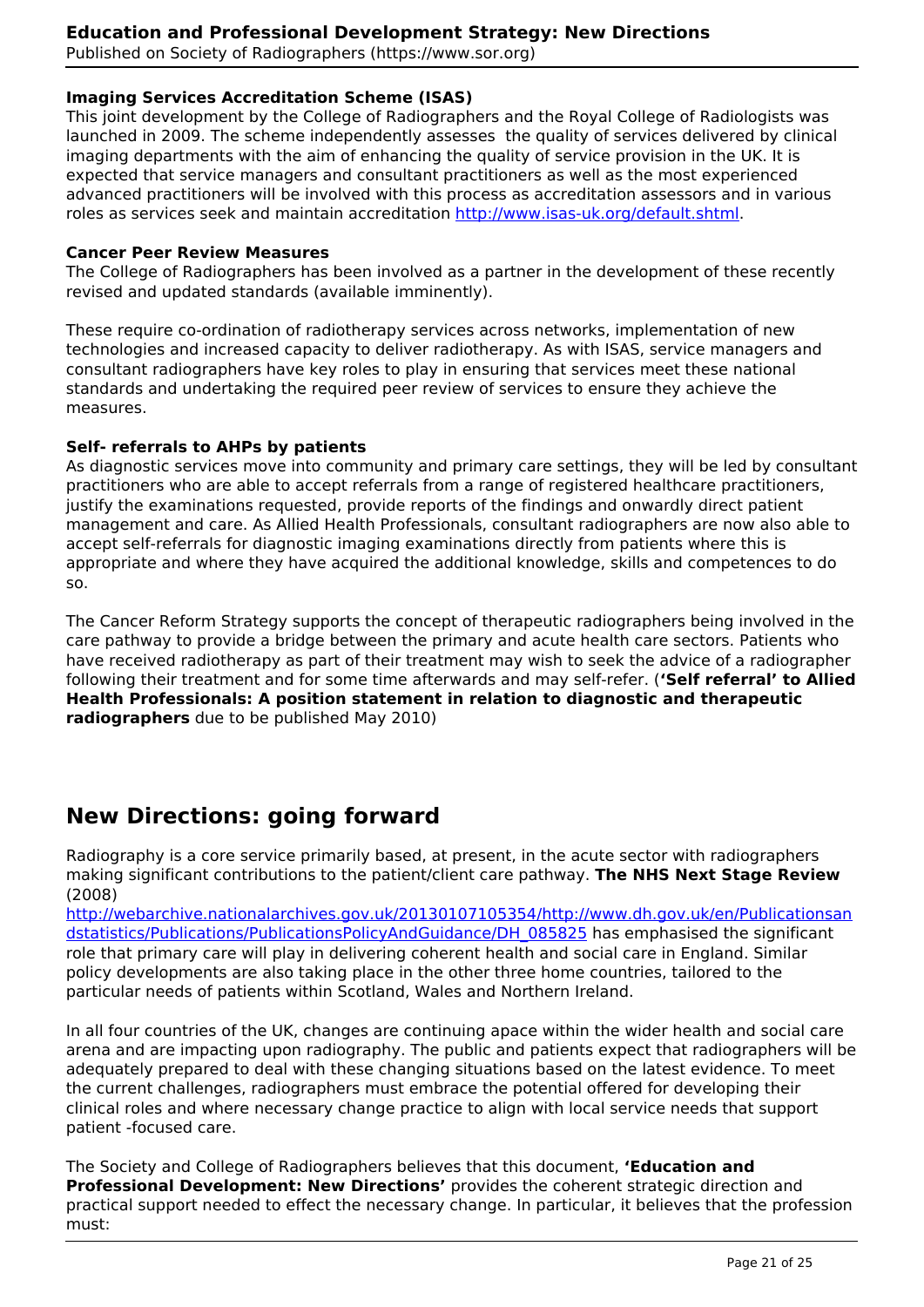**Use the support workforce and develop practitioners.** The radiography support workforce will necessarily become more integrated into the team and, similarly, practitioners will be contributing to service delivery whilst developing their scope of practice and expertise.

**Promote and value equally advanced practitioner level, generalist and specialist role radiographers.** Valuable, flexible and expert services are provided by generalist advance practice radiographers, offering breadth of practice coupled with high skill levels, depth of knowledge and wide experience. They work across and with the range of clinical teams essential to service delivery overall, particularly with regard to delivering extended day/week and 24/7 services. Specialist practice advanced practitioner roles complement generalist advanced practitioners, meeting specialist care needs and ensuring seamless care delivery.

**Demand and develop consultant roles.** These are pivotal to delivering the challenges set by access and choice initiatives, reconfiguring how care is delivered, re-locating much of this into the community and primary care sectors and achieving the transformation required to secure high quality, evidenced based, cost effective and efficient services in line with the QIPP agenda in England and similar initiatives in the devolved countries.

**Adopt cultural change.** All radiographers, associated professionals and the support workforce must have access to clinical supervision, professional advice and CPD in an environment that nurtures and promotes their individual learning. Additionally, all individuals regardless of their role or position must continue to develop their knowledge and skills based on the evidence required to provide high quality care.

**Exercise increased degrees of freedom and professional self-regulation.** Patients have benefited, and will continue to benefit, from radiographers and support staff that have developed enhanced roles that impact positively on patient/client care. It is important that radiographers are clear about their professional responsibility and accountability and, in exercising greater freedom in their roles, do so in line with the profession's ethical code and the standards set by the HPC. Support staff must ensure they act only within their defined roles and the profession's scopes of practice for these roles.

**Promote effective leadership and management.** Heads of Service must be professionally qualified and registered radiographers. They are best equipped to take the lead in reviewing services and implementing new roles to meet changing services needs. They shape policy and operate strategically to streamline service delivery aligned to care pathways and to make the most effective and efficient use of the skills and potential of the whole workforce.

**Provide solutions.** Over the past two decades, the Scope of Practice of radiographers has advanced considerably to a point where radiographers are employed in a sizeable number and range of strategic management and leadership roles and consultant clinical practice. The versatility of the workforce in adopting new technologies, adapting practice and advancing their sphere of responsibility is proven. Overall, the profession has demonstrated its ability to provide effective solutions to shortfalls in the provision of services. More major change in health care services is anticipated and the profession must remain ready to seize further opportunities to improve health care for patients and the public.

# **Next steps**

Radiographic practice continues to evolve rapidly and the higher levels of responsibility and autonomy carried by the profession have been shown to be beneficial to patients/clients and to provide radiographers and support staff with increased job satisfaction. All members of the profession and the radiographic workforce have roles in the further evolution of the profession. However, top level members of the profession including service managers and leaders, educators, clinical consultants and researchers, carry particular responsibilities for this by strengthening and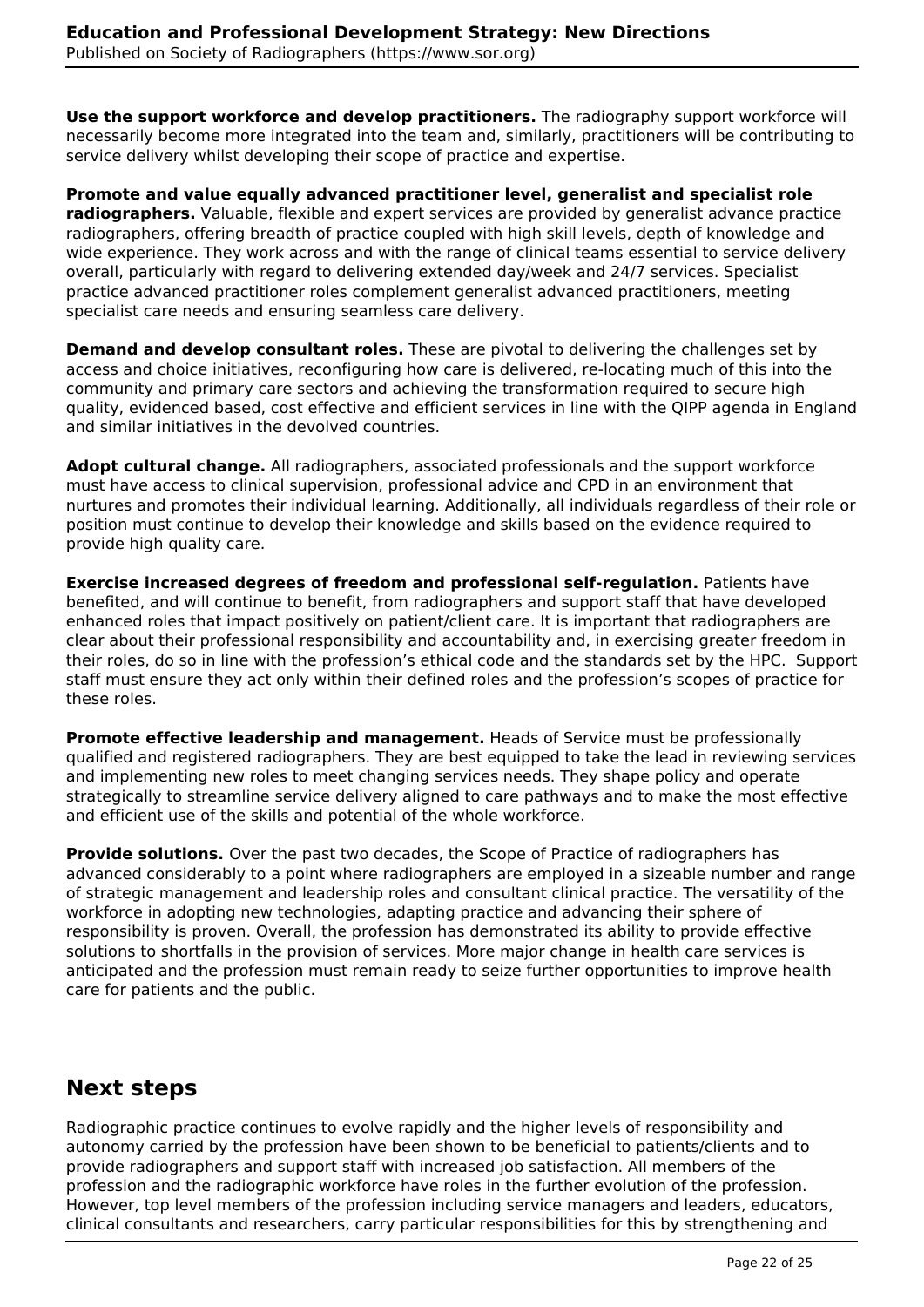integrating the development of radiographers' potential, improving patient care and re-configuring and re-aligning services along care pathways and across health care sectors.

## **Developing radiographers' potential**

The profession's potential may be further developed by:

- continuing to develop multiple entry routes to the profession to support skills mix and facilitate career progression
- providing education appropriate to all levels of radiography practice
- using preceptorship to support newly qualified radiographers and, subsequently, adopting clinical supervision to provide the support framework for all staff
- undertaking CPD in a planned and cohesive manner
- formally incorporating reflection into daily radiographic practice
- engaging fully in wider multi-disciplinary team meetings and work
- developing enhanced knowledge management skills
- participating in approval and accreditation processes at all levels of practice and for all services.

#### **Improving patient care**

The improvement of patient care and patient experience is central to radiographic practice and requires the profession to:

- practise on the basis of evidence
- engage in audit and research to evaluate practice and to provide the required evidence
- adopt innovations where these provide clear improvement for patients and the public
- integrate quality assurance into daily practice and strive for quality enhancement
- ensure they practise within clear clinical governance frameworks
- develop excellent multi-professional and inter-professional working relationships
- integrate health informatics into daily practice
- value and support the roles of its clinical experts, high achievers and leaders.

## **Service re-configuration and re-alignment**

Significant changes in the way services are delivered are under way, with diagnostic and cancer services at the heart of those changes. Critical to ensuring these maximize the contribution radiographers can make and enhance the services delivered to patients and the public are:

- embedding the profession's career progression framework into the re-configuration of radiography services
- undertaking service redesign and interlinking this with role redesign
- supporting service and role redesign with a strong governance framework and processes
- reviewing education provision to ensure it matches with service and role development needs
- protecting and supporting development time and resources for the workforce.

## **Conclusion**

This document, **'Education and Professional Development: New Directions'**, provides guidance on releasing and maximising the potential of radiographers and the wider radiographic workforce to deliver high quality, effective and efficient diagnostic imaging and radiotherapy and oncology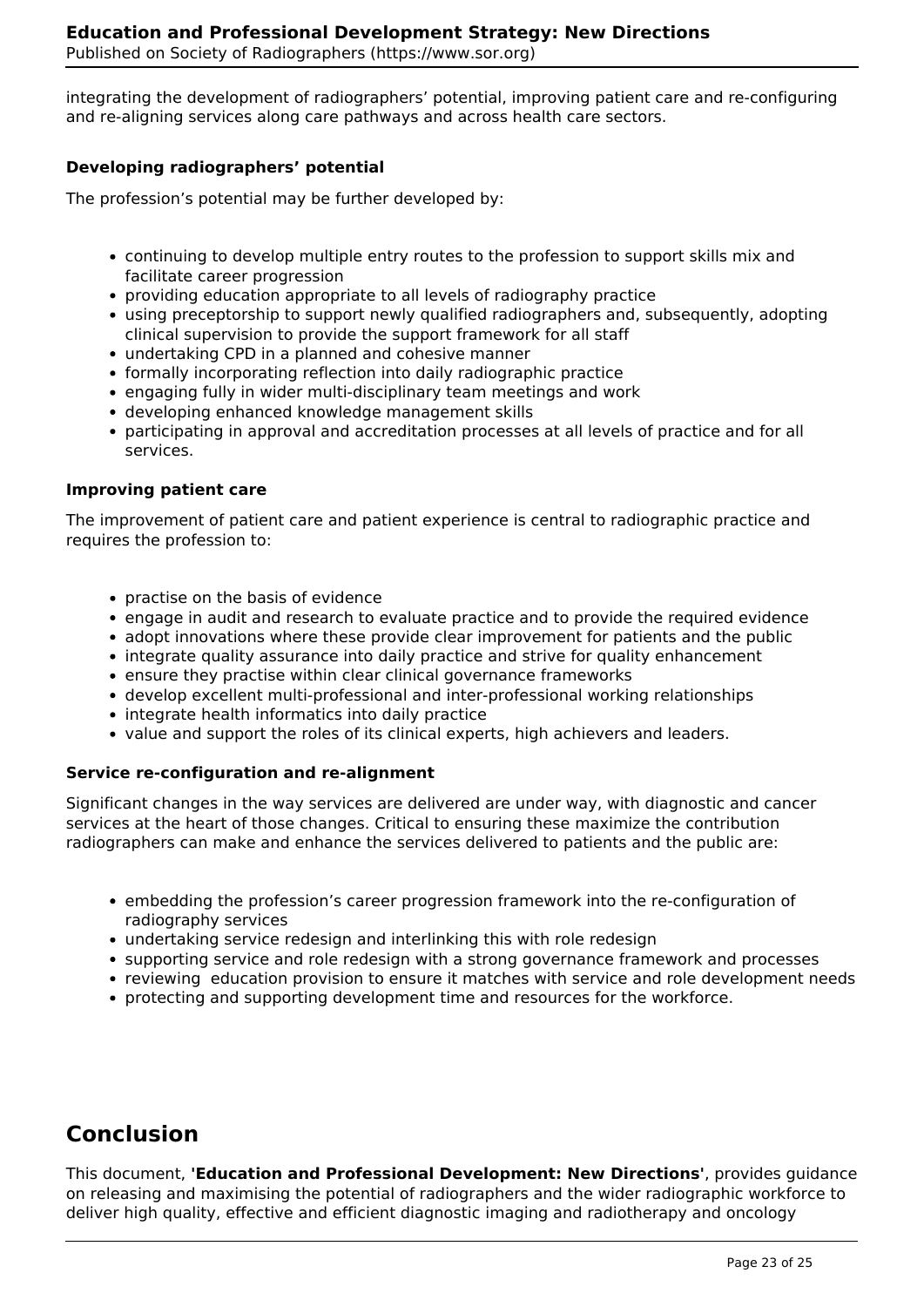services. Significant progress has been made over the past five years and there is now considerable momentum to push forward the developments and changes achieved so far, making them the norm in terms of service delivery. The 'toolkit' approach should assist in that process so that the profession's career framework becomes fully embedded in practice.

# **References**

All references are SCoR documents unless otherwise indicated and can be found on http://www.sor.org/learning/document-library/. Website references in text have been accessed in March 2010.

- 1. Education and Professional Development (EPD) Strategy (2002)
- 2. Education & Professional Development: Moving Ahead (2003, 2006)
- 3. Learning and Development Framework for Clinical Imaging and Oncology (2008)
- 4. Team working within clinical imaging: A contemporary view of skills mix (2007)
- 5. Radiotherapy moving forward: Delivering new radiography staffing models in response to the Cancer Reform Strategy (2009)
- 6. A Strategy for Practice Development in Radiography (2005)
- 7. Clinical Supervision Framework and Clinical Supervision: A Position Statement (2003)
- 8. Up to standard: a code of practice for employers of healthcare support workers in Scotland (2009)
- 9. The Scope of Practice of Assistant Practitioners in Clinical Imaging (2007)
- 10. The Scope of Practice of Assistant Practitioners in Radiotherapy (2007)
- 11. The Scope of Practice of Assistant Practitioners in Ultrasound (2008)
- 12. The Role of the Assistant Practitioner in Abdominal Aortic Aneurysm (AAA) Screening (2008)
- 13. Code of Conduct and Ethics (2008)
- 14. Clinical Supervision Framework and Clinical Supervision: A Position Statement (2003)
- 15. Application for accreditation as an Assistant Practitioner Guidance Notes (2009)
- 16. Health Professions Council. Standards of Proficiency Radiographers (2009) HPC
- 17. Department of Health. Agenda for Change: NHS Terms and Conditions Handbook (2005) DH
- 18. Standards of Proficiency Radiographers and Standards of Education and Training (2009)
- 19. Health Professions Council. Standards of Competence, Conduct and Ethics (2008) HPC
- 20. Protected Study Time Guidance for Radiographers, Managers and Union Representatives (2009)
- 21. A Charter for Protected Study Time in Scotland (2008)
- 22. Implementing Radiography Career Progression: Guidance for Managers (2005)
- 23. Continuing Professional Development; Professional and Regulatory Requirements (2008)
- 24. A Strategy for Practice development in Radiography (2005)
- 25. Mentoring: Guidance and advice (2009)
- 26. Accelerated Career Progression: A briefing www.scormanagers.org.uk/pdf/issue18/issue18\_pdf20a.pdf (accessed March 2010)
- 27. Research and the Radiography Profession: A Strategy and Five Year Plan (2005)
- 28. Department of Health Modernising AHP Careers framework (2009) DH
- 29. The Scope of Practice (2009)
- 30. Scope of Radiographic Practice; a report compiled by the University of Hertfordshire (2008)
- 31. Positioning Therapeutic Radiographers within Cancer Services: Delivering Patient–Centred Care (2006)
- 32. Practice Standards for the Imaging of Children and Young People (2009)
- 33. The Child and the Law: The Roles and Responsibilities of the Radiographer (2005)
- 34. The Scope of Practice in Medical Ultrasound (2009)
- 35. Information Management and Technology: Implications for the Radiography Workforce (2006)
- 36. Nuclear Medicine Practice (2007)
- 37. Effect of Agenda for Change on Career Progression of the Radiographic Workforce (2009)
- 38. A Framework for Professional Leadership in Clinical Imaging and Radiotherapy and Oncology Services (2005)